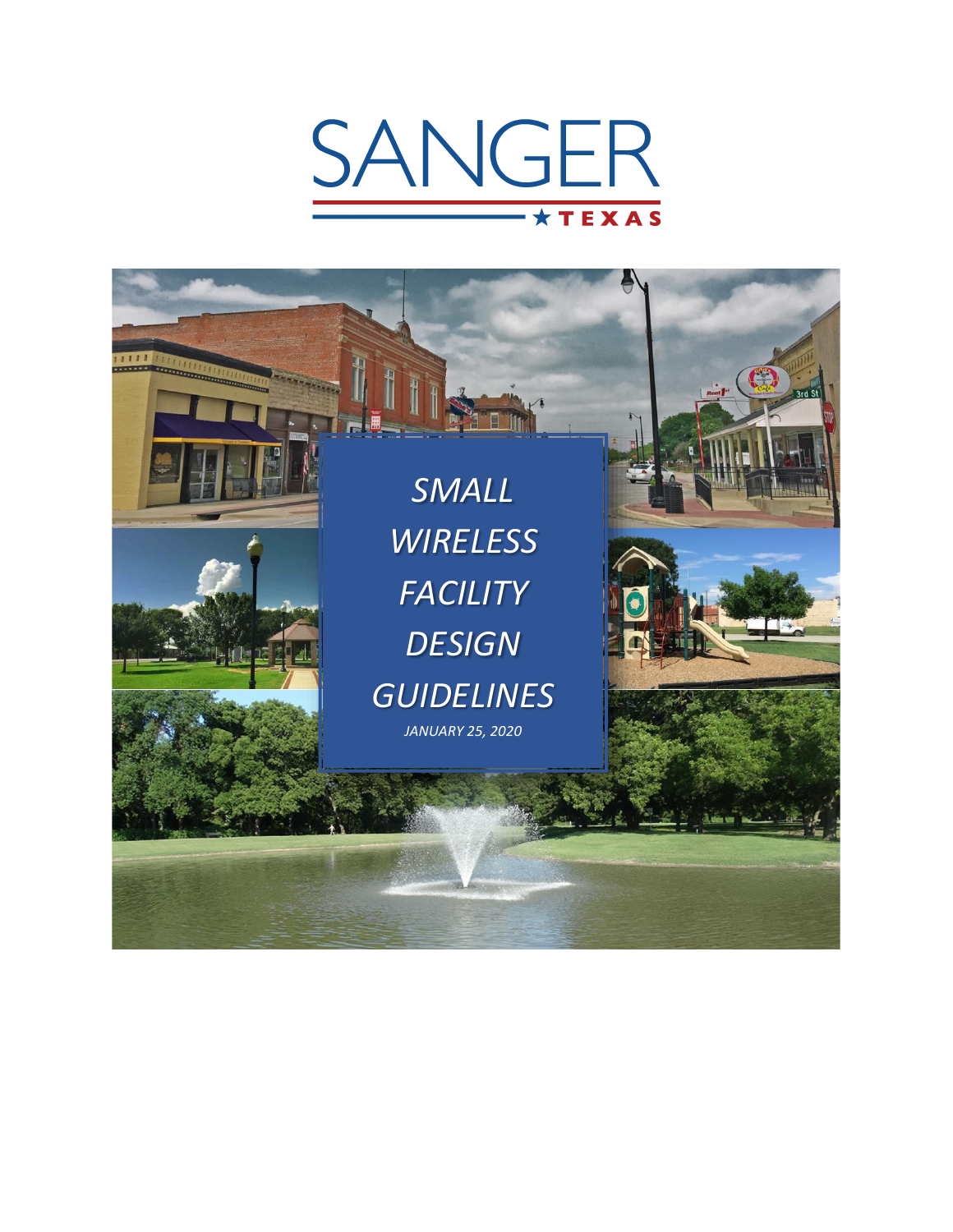

# **Table of Contents**

| Α.<br>В.                                                     |  |  |  |  |  |
|--------------------------------------------------------------|--|--|--|--|--|
|                                                              |  |  |  |  |  |
|                                                              |  |  |  |  |  |
| C.                                                           |  |  |  |  |  |
| D.                                                           |  |  |  |  |  |
|                                                              |  |  |  |  |  |
| <b>Section 2.</b>                                            |  |  |  |  |  |
| <b>Section 3.</b>                                            |  |  |  |  |  |
| А.                                                           |  |  |  |  |  |
| В.                                                           |  |  |  |  |  |
| C.                                                           |  |  |  |  |  |
| D.                                                           |  |  |  |  |  |
| Е.                                                           |  |  |  |  |  |
| F.                                                           |  |  |  |  |  |
|                                                              |  |  |  |  |  |
| А.                                                           |  |  |  |  |  |
| <b>B.</b>                                                    |  |  |  |  |  |
| C.                                                           |  |  |  |  |  |
| D.                                                           |  |  |  |  |  |
| Е.                                                           |  |  |  |  |  |
| F.                                                           |  |  |  |  |  |
| G.                                                           |  |  |  |  |  |
|                                                              |  |  |  |  |  |
| А.                                                           |  |  |  |  |  |
| В.                                                           |  |  |  |  |  |
| C.                                                           |  |  |  |  |  |
|                                                              |  |  |  |  |  |
| D.                                                           |  |  |  |  |  |
|                                                              |  |  |  |  |  |
|                                                              |  |  |  |  |  |
| Section 8. Removal, Replacement, Maintenance, and Repair  24 |  |  |  |  |  |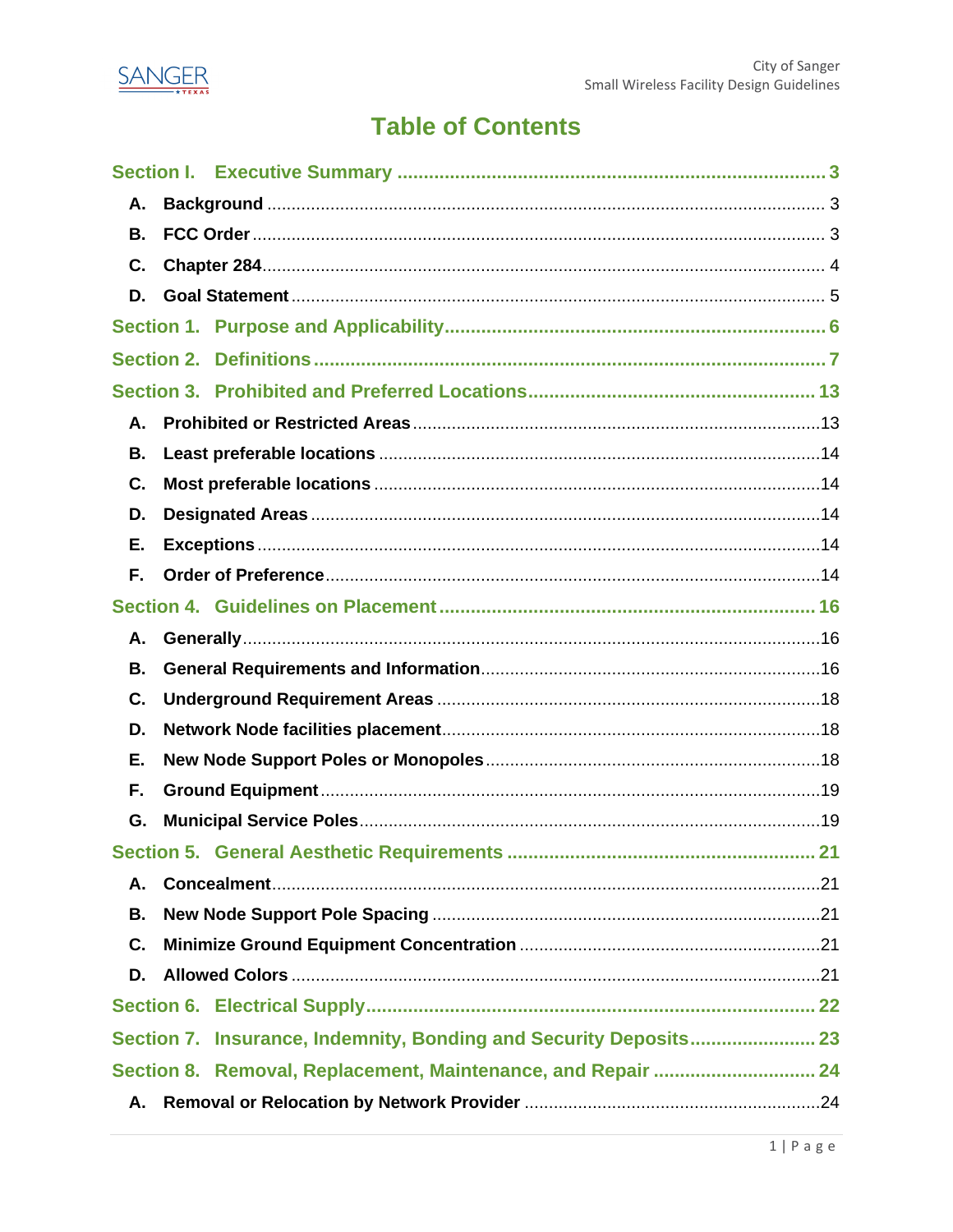## **SANGER**

| В. |                                                                       |  |  |  |
|----|-----------------------------------------------------------------------|--|--|--|
|    | C. Removal Required by City for Safety and Imminent Danger Reasons 24 |  |  |  |
|    |                                                                       |  |  |  |
| А. |                                                                       |  |  |  |
| В. |                                                                       |  |  |  |
|    |                                                                       |  |  |  |
|    |                                                                       |  |  |  |
|    | Section 12. Administrative Hearing - Request for Exemption  30        |  |  |  |
|    |                                                                       |  |  |  |
|    |                                                                       |  |  |  |
|    |                                                                       |  |  |  |
|    |                                                                       |  |  |  |
|    |                                                                       |  |  |  |
|    |                                                                       |  |  |  |
|    |                                                                       |  |  |  |
|    |                                                                       |  |  |  |
|    |                                                                       |  |  |  |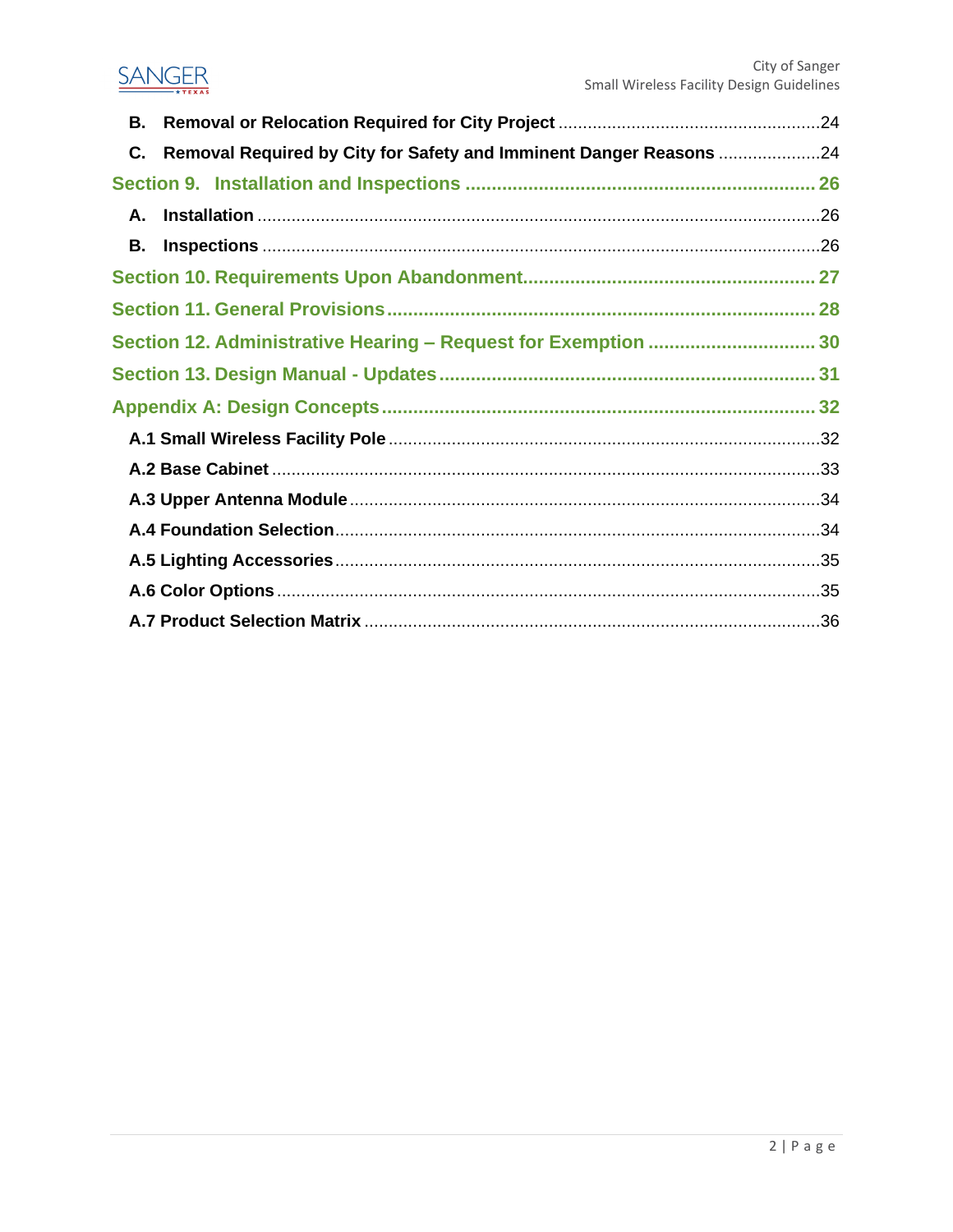

## <span id="page-3-0"></span>**Section I. Executive Summary**

### <span id="page-3-1"></span>**A. Background**

The City of Sanger, as with communities across the country and around the world, is facing the next wave of communications technology. While the economic benefits are immense, it has the potential to impact the safety, aesthetic values, and enjoyment of our community in a manner and to a degree that is far more extensive than cellular phones and other types of recent technology.

Small wireless communications, also known as 5G technology, utilizes higher frequencies with the capability to accommodate significantly higher data needs than current 4G/LTE technologies. The physical limits of the higher frequencies require that the transmitters be installed at the spacing of streetlights or fire hydrants rather than 2+/- miles or greater distances that 4G/LTE technologies accommodate. The result of this physical need is that the public rights-of-way are the optimal location to install the required equipment.

In September of 2018, the Federal Communications Commission (FCC) adopted the Declaratory Ruling and Third Report and Order, known as FCC 18-133. The Order outlines the extent to which local agencies may or may not regulate the installation of small wireless facilities within the public rights-of-way and the use of existing public infrastructure.

One year prior to the adoption of the FCC Order, in September of 2017, Chapter 284 of the Texas Local Government Code became effective. In general, Chapter 284 allows wireless network companies to place network nodes in the public right-of-way (ROW), and provides rules, regulations, and fee structures to reimburse cities for use of the ROW. The Chapter states that cities would retain authority to manage the public ROW to ensure the health, safety, and welfare of the public, and would receive compensation for the installation of network nodes on poles. It is important to note that the FCC Order preempts some of Chapter 284, particularly in the areas of fees, permit review timeframes, and local control.

Similar to the advent of the telephone which required extensive wires, switch boxes, poles and other structures to provide these services, small wireless communications technology will require a structure to mount a transmitter approximately every 300 to 500 feet with fiber and power connections to each one.

Absent the adoption of guidelines to assure that installations are context sensitive, service providers would be free to install equipment with no concern for the visual impact that they create. This document seeks to accommodate the implementation of the new technology while assuring that the new infrastructure is installed using context sensitive solutions.

In addition, the equipment needs to be located where it will not interfere with visibility for drivers, interference with sidewalks, or other common amenities found in public rights-of-way.

Other issues such as safety, noise and accommodating multiple providers at each location are also addressed within these guidelines.

#### <span id="page-3-2"></span>**B. FCC Order**

On September 26, 2018, the Federal Communications Commissions (FCC) adopted a [Declaratory Ruling](https://docs.fcc.gov/public/attachments/FCC-18-133A1.pdf)  [and Third Report and Order,](https://docs.fcc.gov/public/attachments/FCC-18-133A1.pdf) titled "Accelerating Wireless Broadband Deployment by Removing Barriers to Infrastructure Investment" (the Order). The Order establishes fees, "shot clocks," and provides limits on local governments' control of small wireless infrastructure.

The FCC Order establishes fees as follows:

- \$500 for non-recurring fees, including a single up-front application that includes up to five Small Wireless Facilities, with an additional \$100 for each small wireless facility beyond five
- \$1,000 for non-recurring fees for a new pole (not a collocation) intended to support one or more small wireless facilities.
- \$270 per small wireless facility per year for all recurring fees, including any possible ROW access fee or fee for attachment to municipally-owned structures in the ROW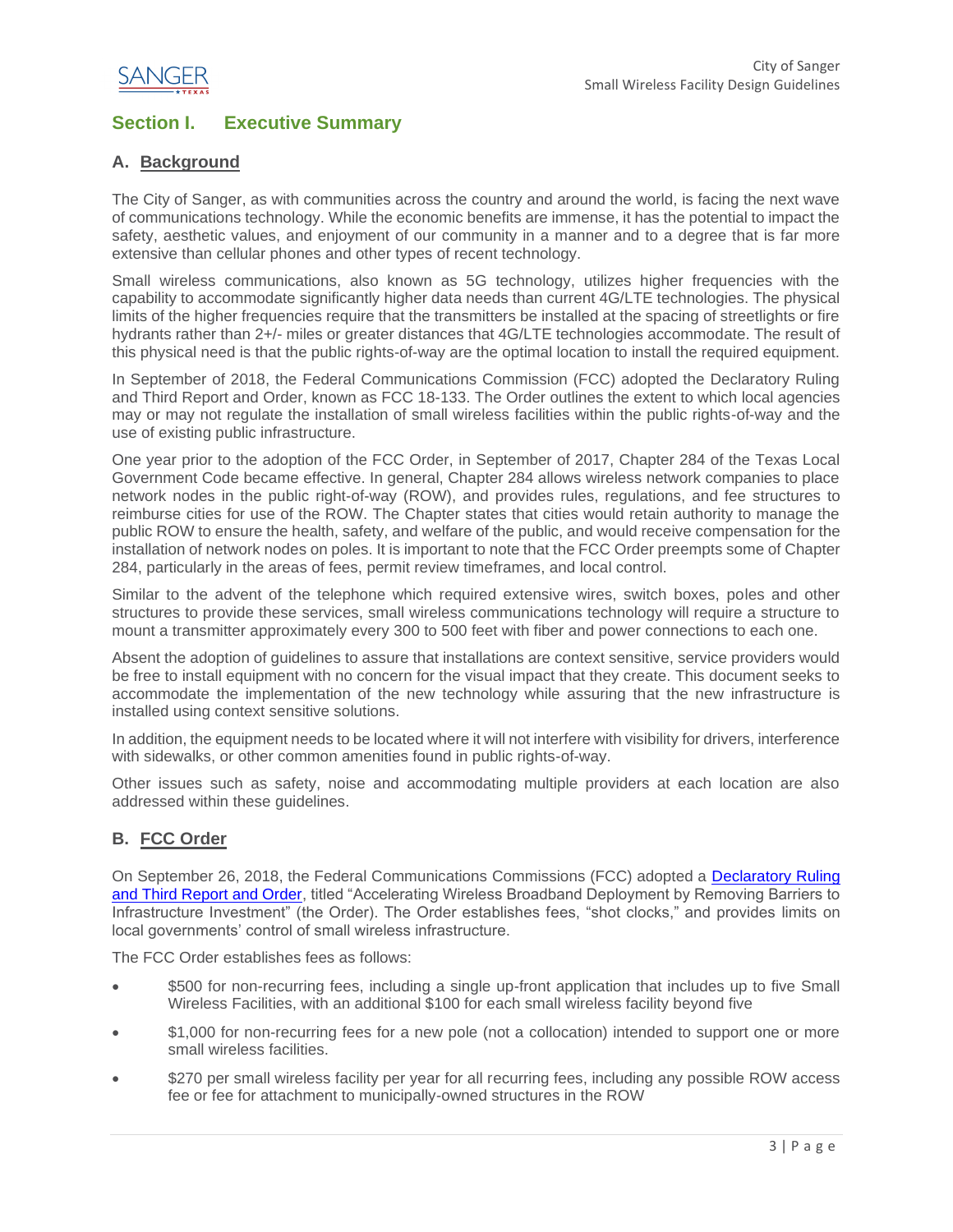

The following shot clocks are the FCC's permit review times for new small wireless facilities:

- A 60-day review period for collocation of small wireless facilities
- A 90-day review period for construction of new small wireless facilities

Existing shot clocks for non-small wireless facilities deployments remain in place:

- 90 days for collocation on an existing structure
- 150 days for deployment on a new structure

According to the FCC Order, the "shot clock" rules are as follows:

- Both the new and existing shot clocks apply to "any approval that a siting authority must issue under applicable law prior to deployment." This includes zoning approvals and building permits, and may also include license or franchise agreements to access the rights-of-way, leases for use of municipal poles or property in the rights-of-way, electric permits and road closure permits, among others.
- For small wireless facilities deployments, shot clocks are reset if the siting authority notifies the applicant within 10 days after submission that the application is incomplete. For subsequent determinations of incompleteness, the shot clock would toll—not reset—if the siting authority provides written notice within 10 days that the supplemental submission did not provide the requested information.
- For non-small wireless facilities, shot clocks begin to run when an application is first submitted, and can be paused—not reset—if the siting authority notifies the applicant within 30 days that the application is incomplete. For subsequent determinations of incompleteness, the process is the same as described above for small wireless facilities.
- Failure to act within the new small wireless facility shot clock constitutes a presumptive violation of the Communications Act and applicants may seek expedited injunctive relief in court within 30 days of a local government missing a shot clock deadline. **There is no "deemed granted" remedy.**

The FCC Order, limits aesthetic reviews and requirements (including undergrounding, spacing, and historic/environmental requirements) to what is:

- (a) reasonable
- (b) no more burdensome than those applied to other types of infrastructure deployments
- (c) objective and published in advance

The effective date of the 2018 Order with respect to the new limitations on rights-of-way fees and deadlines for acting on permit applications was January 14, 2019.

#### <span id="page-4-0"></span>**C. Chapter 284**

[Chapter 284 of the Texas Local Government Code](https://statutes.capitol.texas.gov/Docs/LG/pdf/LG.284.pdf) became effective September 1, 2017. In a similar manner to the FCC Order, Chapter 284 establishes fees, "shot clocks," and provides limits on local governments' control of small wireless infrastructure.

Chapter 284 establishes fees as follows:

- *Annual Public Right-Of-Way Rate*: A public right-of-way rate for use of the public right-of-way may not exceed an annual amount equal to \$250 multiplied by the number of network nodes installed in the public right-of-way in the municipality's corporate boundaries.
- *Application Fees*: \$500 per application covering up to five network nodes, \$250 for each additional network node per application, and \$1,000 per application for each pole.
- *Service Pole Attachment Fee*: The rate to collocate a network node on a service pole in the public right-of-way shall be \$20 per pole per year.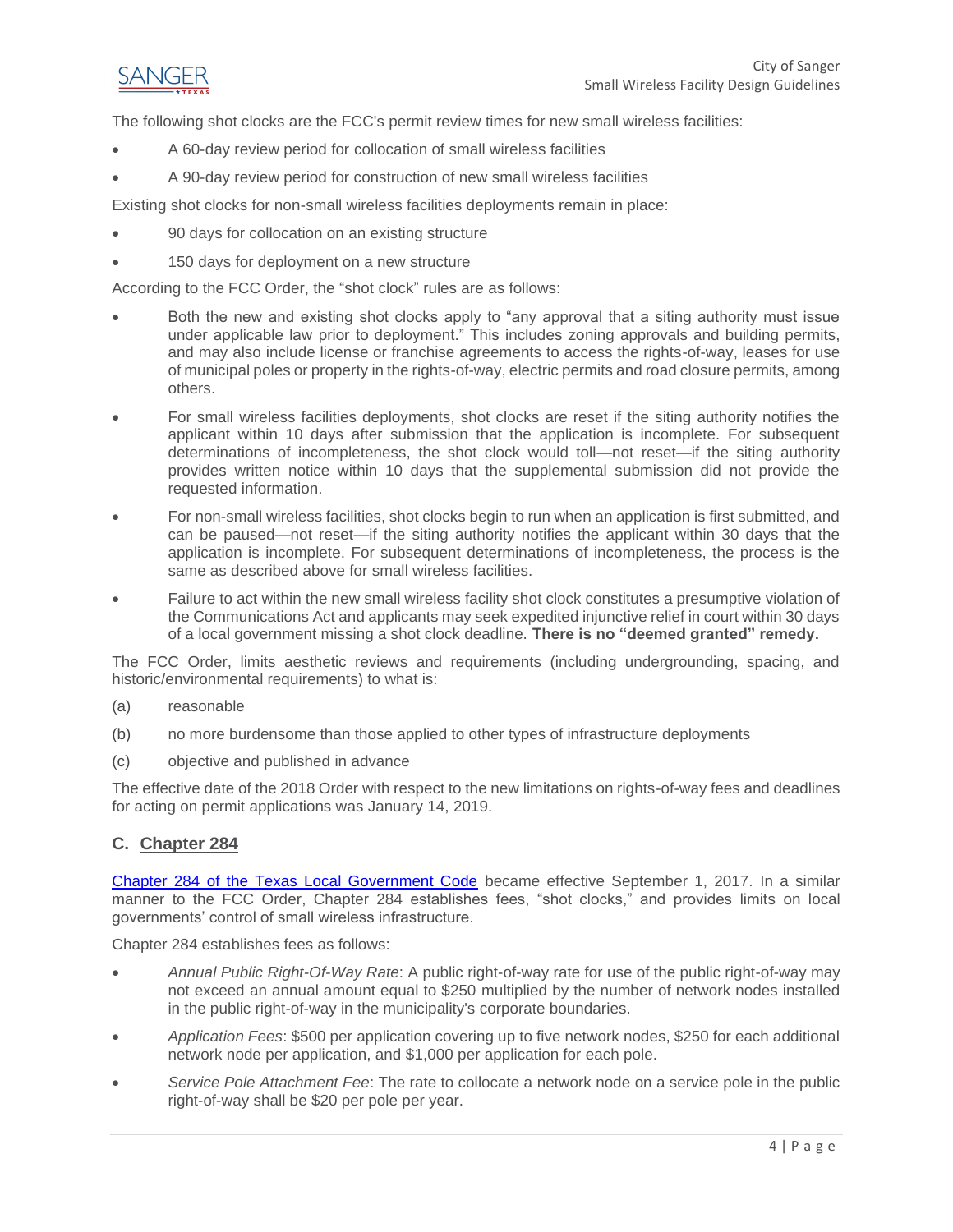

• *Use of Public Right-Of-Way and Applicable Rate*: A network provider must pay the municipality a monthly public right-of-way rate for transport facilities in an amount equal to \$28 multiplied by the number of the network provider's network nodes located in the public right-of-way.

The following "shot clocks" are Chapter 284's permit review times for network nodes and node support poles:

- Within 30 days of receiving an application for a network node or node support pole, or 10 days for a transport facility, the City shall determine and notify the Applicant whether the application is complete; or if incomplete, the City must specifically identify the missing information in such notification.
- The City shall make its final decision to approve or deny a complete application no later than (i) 21 days after receipt of a complete application for a transport facility, (ii) 60 days after receipt of a complete application for a network node; and (iii) 150 days after receipt of a completed application for a new node support pole.
- The City shall advise the Applicant in writing of its final decision, and, if denied, the basis for that denial, including specific provisions of City Code or applicable law on which the denial was based, and send the documentation to the Applicant on or before the day the City denies the application. The Applicant may cure the deficiencies identified by the City and resubmit the application within 30 days of the denial without paying an additional application fee. The City shall approve or deny the revised application within 90 days of receipt of the amended application. The subsequent review by the City shall be limited to the deficiencies cited in the original denial.
- If the City fails to act on an application within the review period specified, the application shall be deemed approved.
- An applicant seeking to collocate network nodes may, at the Applicant's discretion, file a consolidated application and receive permits for up to 30 network nodes. Provided however, the City's denial of any node within a single application shall not affect other nodes submitted in the same application. The City shall grant permits for any and all nodes in a single application that it does not deny, subject to the requirements of this Section.

Chapter 284 also reiterates existing Texas municipal local police-power-based regulations. It states:

- Subject to this chapter [Chapter 284] and applicable federal and state law, a municipality may continue to exercise zoning, land use, planning, and permitting authority in the municipality's boundaries, including with respect to utility poles.
- A municipality may exercise that authority to impose police-power-based regulations for the management of the public right-of-way that apply to all persons subject to the municipality.
- A municipality may impose police-power-based regulations in the management of the activities of network providers in the public right-of-way only to the extent that the regulations are reasonably necessary to protect the health, safety, and welfare of the public.

Again, the FCC Order preempts some of Chapter 284, particularly in the areas of fees, permit review timeframes or "shot clocks", and local control.

#### <span id="page-5-0"></span>**D. Goal Statement**

Pursuant to its police power authority, the City enacts these Design Guidelines in order to meet its fiduciary duty to the citizens of the City, and to give assistance and guidance to wireless telecommunications providers to assist such companies in the timely, efficient, safe and aesthetically pleasing installation of technologically competitive equipment.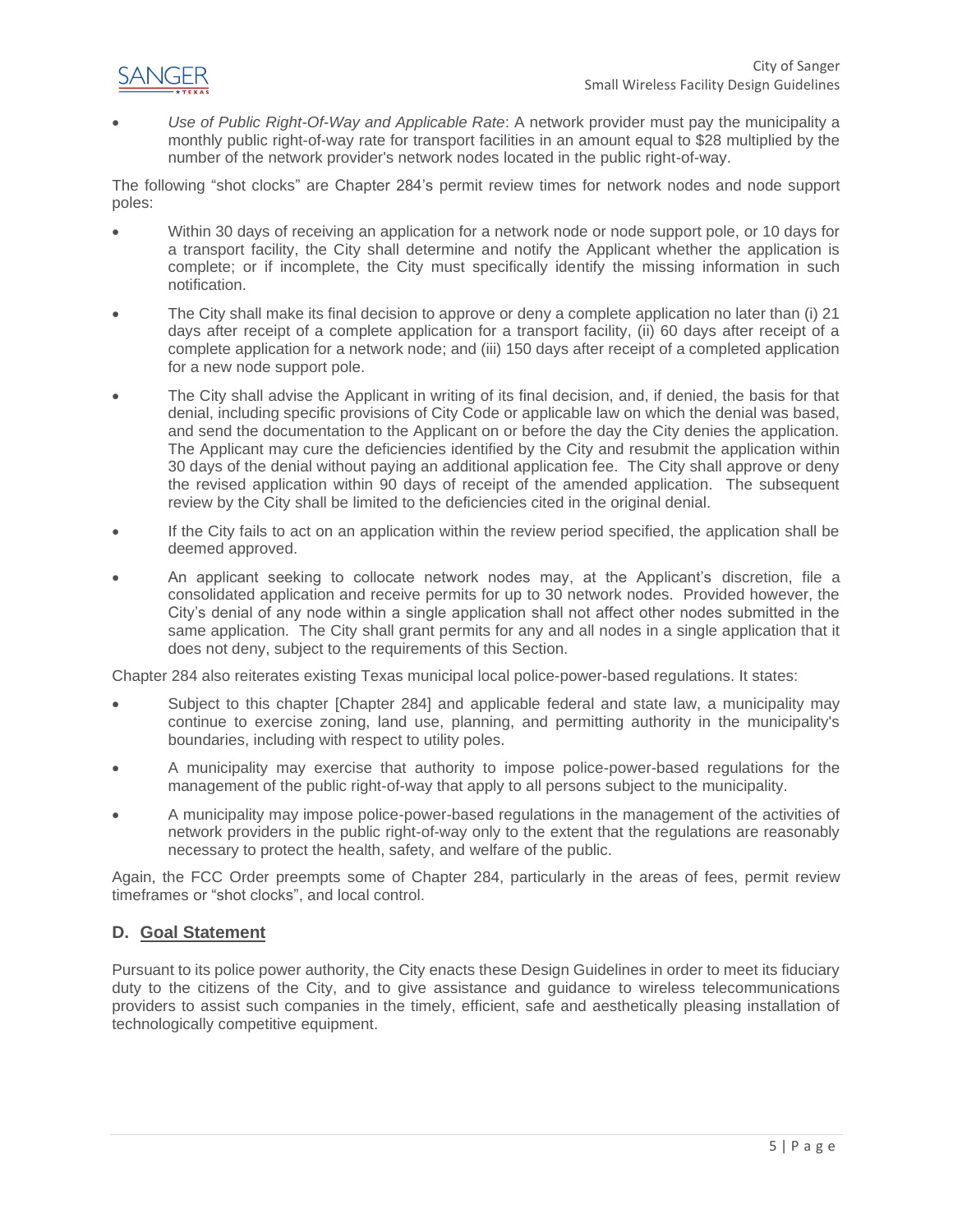

## <span id="page-6-0"></span>**SECTION 1. PURPOSE AND APPLICABILITY**

This Small Wireless Design Manual provides objective, technically feasible criteria applied in a nondiscriminatory manner that reasonably match the aesthetics and character of the immediate area regarding all of the following, which the City shall consider in reviewing an application.

- (a) The location of any ground-mounted small wireless facilities including their relationship to other existing or planned small wireless sites
- (b) The location of a small wireless facility on a wireless support structure
- (c) The appearance and concealment of small wireless facilities, including those relating to materials used for arranging, screening, and landscaping
- (d) The design and appearance of a wireless support structure including any height requirements adopted in accordance with this manual and the City's Small Wireless Facility Siting Policy.

The City of Sanger ("City") recognizes that the State of Texas has delegated to the City the fiduciary duty, as a trustee, to manage the public right-of-way for the health, safety, and welfare of the public to Texas municipalities.

The FCC Order and Chapter 284 of the Texas Local Government Code allows certain wireless Network Providers to install in the public rights-of-way their wireless facilities. These wireless facilities are described as "Micro Network Nodes", "Network Nodes", and "Node Support Poles". These facilities are defined in Section 2 of this Manual.

This Design Manual shall apply to any sittings, installations, collocations in, on, over or under the public rights-of-way of Network nodes, Node support poles, Micro network nodes, Distributed Antenna Systems, microwave communications or other Wireless Facilities, by whatever nomenclature, whether they are installed pursuant to Chapter 284, or installed pursuant to an agreement as agreed to and consented to by the City in its discretion, or installed as may otherwise be allowed by state or federal law.

It is the goal of the City to allow the installation of a small wireless infrastructure, including Micro Network Nodes, Network Nodes, Node Support Poles and related ground equipment, with a minimum foot print. This shall be accomplished by small wireless siting and the use of multi-cell poles that can accommodate multiple applicants.

The provisions of this Manual shall not limit or prohibit the City's discretion to promulgate and make publicly available other information, materials or requirements in addition to, and separate from this Design Manual that do not conflict with state or federal law.

A Network Provider shall comply with the City's Ordinances except where in conflict with this Design Manual.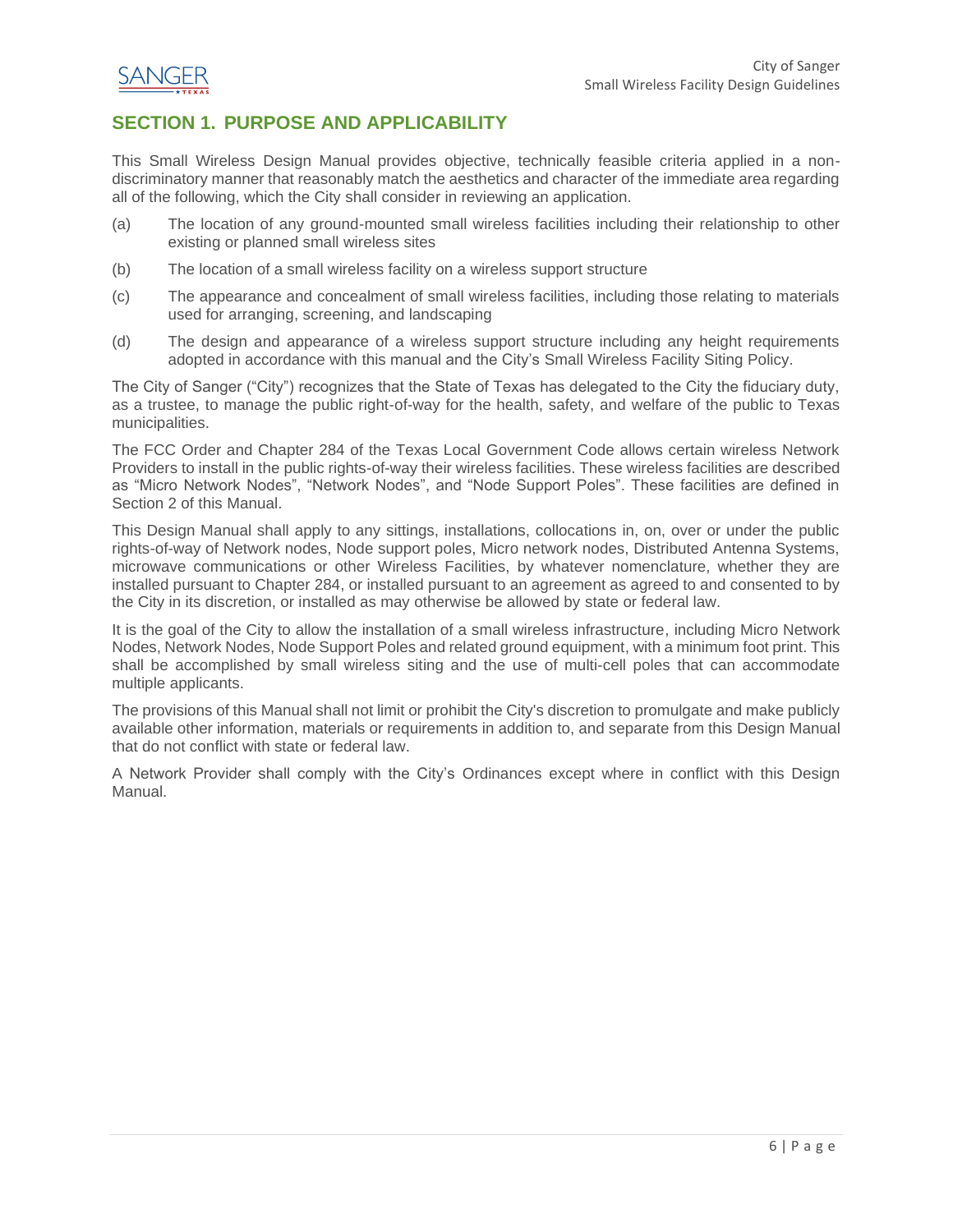

## <span id="page-7-0"></span>**SECTION 2. DEFINITIONS**

*Abandon* and its derivatives means the facilities installed in the right-of-way (including by way of example but not limited to: poles, wires, conduit, manholes, handholes, cuts, network nodes and node support poles, or portion thereof) that have been left by Provider in an unused or non-functioning condition for more than 120 consecutive calendar days unless, after notice to Provider, Provider has established to the reasonable satisfaction of the City that the applicable facilities, or portion thereof, is still in active use.

*Administrative Review* means ministerial review of an Application by the City relating to the review and issuance of a Permit, to determine whether the issuance of a Permit is in conformity with the applicable provisions of these Guideline and all City Codes*.*

*Antenna* means communications equipment that transmits or receives electromagnetic radio frequency signals used in the provision of wireless services.

*Applicable codes* means:

- (A) uniform building, fire, electrical, plumbing, or mechanical codes adopted by a recognized national code organization; and
- (B) local amendments to those codes

*Applicable Law* means Chapter 284 of the Texas Local Government Code and federal law to the extent it preempts local control.

*Applicant* means any person who submits an application and is a network provider.

*Application* means a request submitted by an applicant (i) for a permit to collocate network nodes; or (ii) to install a transport facility; or (iii) approve the installation, replacement or modification of a pole.

*Authority* Used as a noun, means a state, county, or city governing body, board, agency, office or commission authorized by law to make legislative, quasi-judicial, or administrative decision relative to an application.

*Base station* means a structure or equipment at a fixed location that enables FCC-licensed or authorized wireless communications between user equipment and a communications network. The term does not encompass a tower or any equipment associated with a tower.

*Batched Applications* is the submission of multiple siting applications at one time. Batched applications shall not exceed 30 individual Small Wireless Facilities.

*City* means the City of Sanger, Texas or its lawful successor. As used throughout, the term City also includes the designated agent of the City.

*City Code* means those ordinance provisions relevant to use of the public right-of-way where compliant with applicable law.

*City Council* means the Sanger City Council.

*City Manager* shall mean City Manager or designee

*Chapter 284* means Texas Local Government Code; Title 9. Public Buildings and Grounds; Subtitle A. Municipal Public Buildings and Grounds; [Chapter 284. Deployment of Network Nodes in Public Right-of-](https://statutes.capitol.texas.gov/Docs/LG/pdf/LG.284.pdf)[Way,](https://statutes.capitol.texas.gov/Docs/LG/pdf/LG.284.pdf) which is incorporated herein by this reference.

*Collocate* and c*ollocation* mean the installation, mounting, maintenance, modification, operation, or replacement of network nodes in a public right-of-way on or adjacent to a pole.

*Concealment or Camouflaged* means any Wireless Facility or Pole that is covered, blended, painted, disguised, camouflaged or otherwise concealed such that the Wireless Facility blends into the surrounding environment and is visually unobtrusive. A Concealed or Camouflaged Wireless Facility or Pole also includes any Wireless Facility or Pole conforming to the surrounding area in which the Wireless Facility or Pole is located and may include, but is not limited to hidden beneath a façade, blended with surrounding area design, painted to match the supporting area, or disguised with artificial tree branches.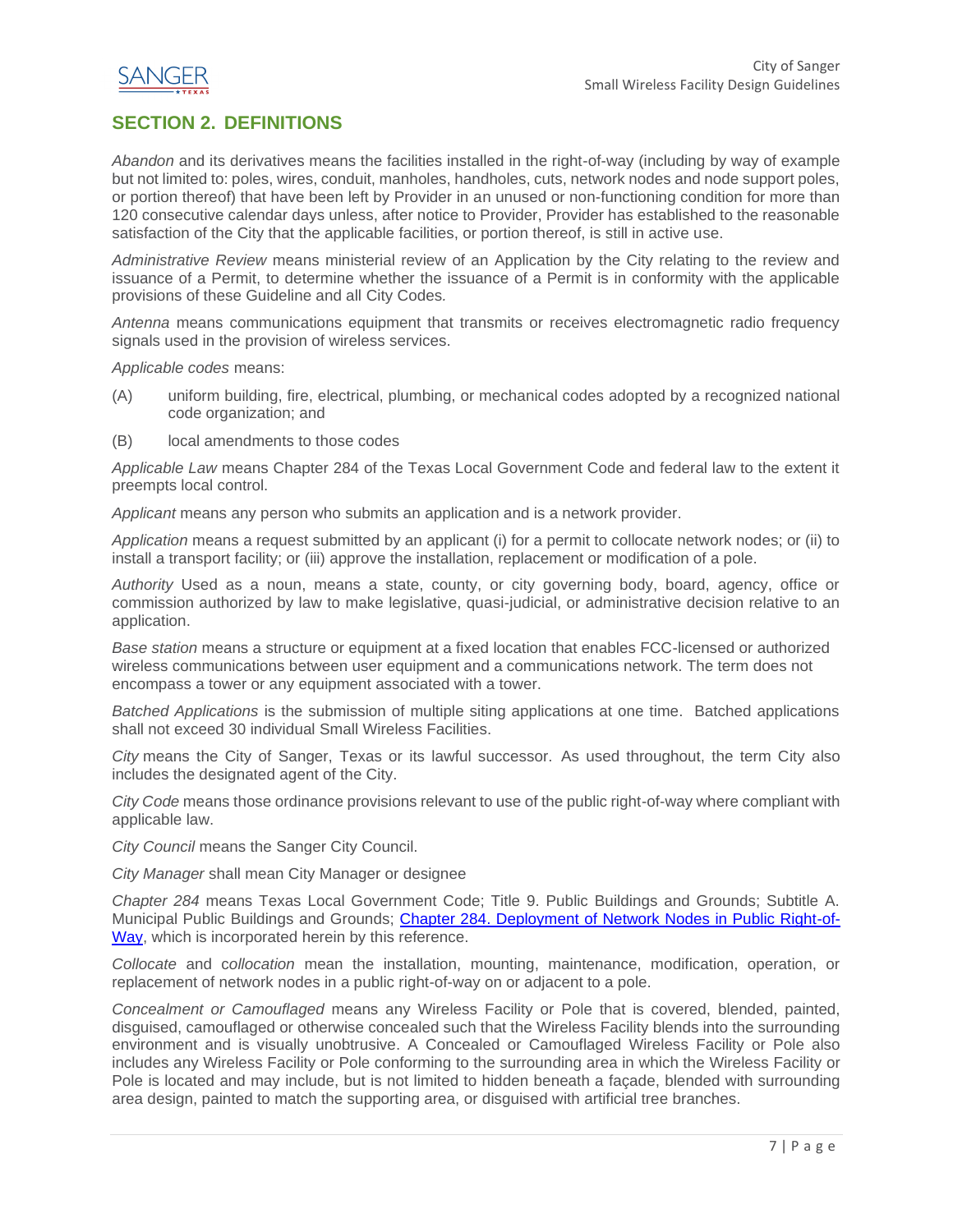

*Contractor* means a person, partnership, corporation, or other legal entity who undertakes to construct, install, alter, move, remove, trim, demolish, repair, replace, excavate, or add to any improvements or public improvements covered by this Manual, that requires work to be undertaken and workers, and/or equipment to be in the ROW in the process of performing the above-named operations. Contractor, as the term is defined herein, should include any and all types of general contractor and subcontractor and successors or assigns of said contractor.

*Decorative pole* means a streetlight pole specially designed and placed for aesthetic purposes and on which no appurtenances or attachments, other than specially designed informational or directional signage or temporary holiday or special event attachments, have been placed or are permitted to be placed according to nondiscriminatory municipal codes.

*Design District* means an area that is zoned, or otherwise designated by municipal code, and for which the city maintains and enforces unique design and aesthetic standards on a uniform and nondiscriminatory basis.

*Disaster emergency* or *disaster* or *emergency* means an imminent, impending, or actual natural or humanly induced situation wherein the health, safety, or welfare of the residents of the city is threatened, and includes, but is not limited to any declaration of emergency by city state or federal governmental authorities.

*Distribute Antenna System (DAS)* A type of small wireless facility consisting of a network of spatially separated antenna nodes connected to a common source via a transport medium that provides wireless service within a geographic area. Generally, serves multiple carriers. Shall be included as a type of "Network Node."

*Duct or conduit* means a single enclosed raceway for cables, fiber optics, or other wires. "Duct" or "conduit" shall not include the maintenance duct associated with a conduit that is reserved for use in replacing damaged cable or for rerouting purposes.

*Easement* means and shall include any public easement or other compatible use created by dedication, or by other means, to the city for public utility purposes or any other purpose whatsoever. "Easement" shall include a private easement used for the provision of utilities.

*Effectively Screen* aesthetically pleasing construction meant to conceal small wireless facility equipment. Shall be required where needed to improve the aesthetics of the local environment.

*Eligible facilities request* means any request for modification of an existing tower or base station that does not substantially change the physical dimensions of such tower or base station, involving: (i) Collocation of new transmission equipment; (ii) Removal of transmission equipment; or (iii) Replacement of transmission equipment.

*Equipment Concealed* Whenever technically feasible, antennas, cabling, and equipment shall be fully concealed within a Pole, or otherwise camouflaged to appear to be an integrated part of a Pole.

*Excavation or Excavate* means any opening and/or tunneling in or under the surface of any public place or public rights-of-way in the City. The exception is an opening into a lawful structure below the surface of a public place or public right-of-way (e.g., a manhole), the top of which is flush with the adjoining surface and so constructed as to allow frequent openings without injury or damage to the public place or public rights-of-way.

*Facility(ies)* means the plant, equipment, and property, including, but not limited to, lines, transport service, poles, mains, pipes, conduits, ducts, cables and wires located under, on or above the surface of the ground within the public right-of-way and valves, and related facilities and equipment used or useful for the provision of utility services, wireless or network services, or communications services to the public.

*Federal Communications Commission or FCC* means the Federal Administrative Agency, or lawful successor, authorized to oversee cable television and other multi-channel regulation on a national level.

*Height* means maximum height of the small wireless facility, including antenna, above established grade measured at the base of the structure

*Highway right-of-way* means right-of-way adjacent to a state or federal highway.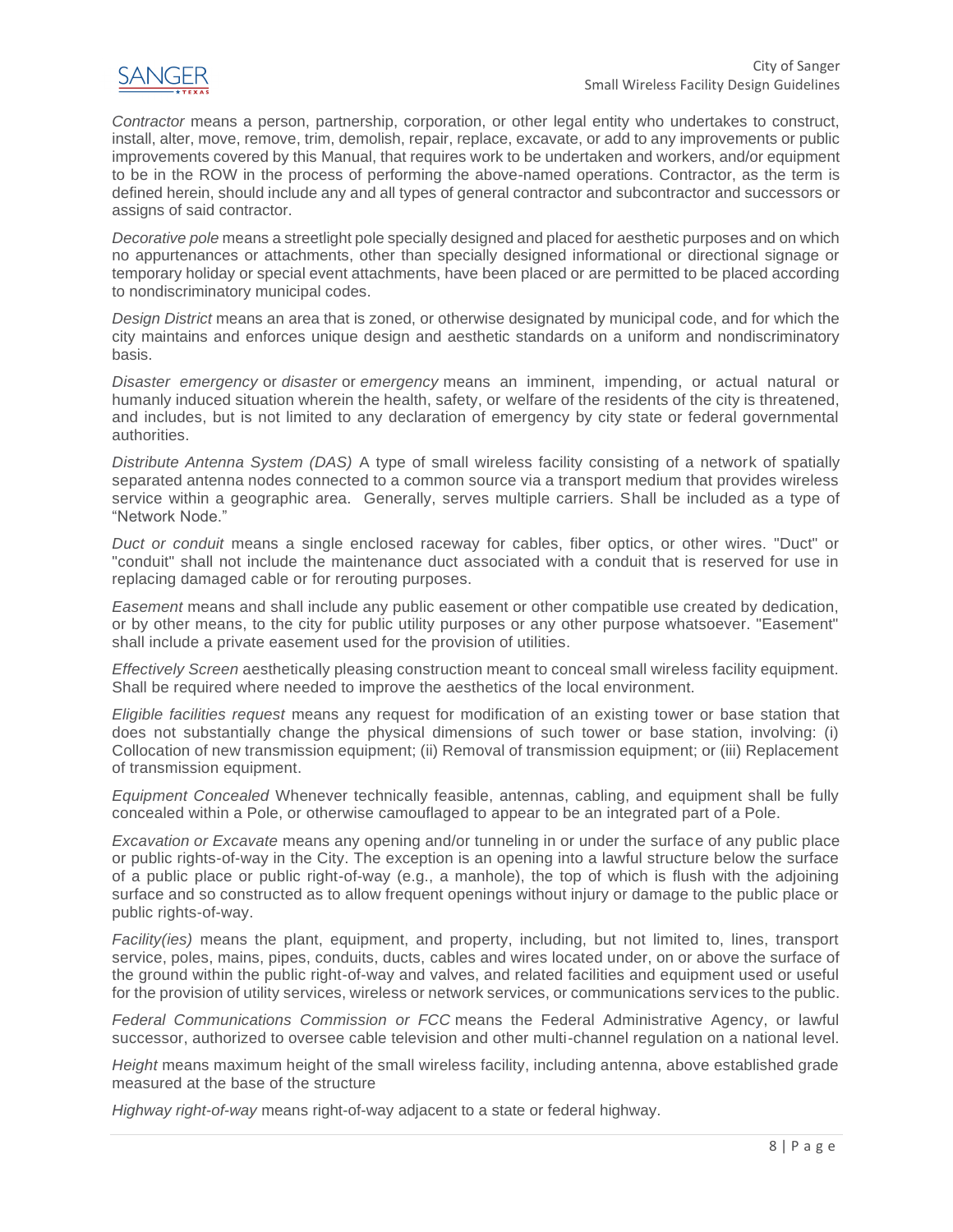

*Historic district* means an area that is zoned or otherwise designated as a historic district under municipal, state, or federal law.

*Indemnification* means that any provider who owns or operates network nodes, node support poles, or transport facilities in the ROW shall indemnify, protect, defend, and hold the City and its elected officials, officers, employees, agents, and volunteers harmless against any and all claims, lawsuits, judgments, costs, liens, losses, expenses, fees to include reasonable attorney fees and costs of defense, proceedings, actions, demands, causes of action, liability and suits of any kind and nature, including personal or bodily injury or death, property damage or other harm for which recovery of damages is sought, to the extent that it is caused by the negligence of the Operator who owns or operates Small Wireless Facilities and wireless service in the ROW, any agent, officer, director, representative, employee, affiliate, or subcontractor of the Operator, or their respective officers, agents, employees, directors, or representatives while installing, repairing, or maintaining facilities in the Rights-of-Way.

*Inspector* means the person designated by the City within the Public Works Department or the City development department to fulfill the responsibilities that have been empowered with such position.

*Landscape* means any combination of living plant material, such as trees, shrubs, vines, ground covers, flowers, vegetables, turf or grass; natural features, such as land and water forms; and structural features, including but not limited to landscaped pedestrian plazas, fountains, reflecting pools, screening, walls, fences and benches.

*Landscape Screening* The installation at grade of plantings, shrubbery, bushes or other foliage intended to screen the base of a small wireless facility from public view.

*Lattice Tower* an antenna support tower that is self-supporting with multiple legs and cross-bracing of structural steel.

*Law* means common law or a federal, state, or local law, statute, code, rule, regulation, order, or ordinance.

*Local* means within the geographical boundaries of the City.

*Location* means the City approved and lawfully permitted location for the Network Node*.*

*Macro tower* means a guyed or self-supported pole or monopole greater than 50 feet, as per the FCC Order, above ground level and that supports or is capable of supporting antennas.

*Mayor* means the Mayor for the City.

*Micro network node* means a network node that is not larger in dimension than 24 inches in length, 15 inches in width, and 12 inches in height, and that has an exterior antenna, if any, not longer than 11 inches.

*Monopole* a structure composed of a single spire, pole or tower designed and used to support network node antennas or related equipment. Provisions addressed to node support poles herein shall also apply to monopoles.

*Municipal park* means an area that is zoned or otherwise designated by municipal code as a public park for the purpose of recreational activity.

*Municipally owned utility pole* means a utility pole owned or operated by a municipally owned utility, as defined by [Section 11.003, Utilities Code,](https://statutes.capitol.texas.gov/Docs/UT/htm/UT.11.htm#11.003) and located in a public right-of-way.

*MUTCD* means Manual of Uniform Traffic Control Devices.

*Network node* means equipment at a fixed location that enables wireless communications between user equipment and a communications network. The term:

- (A) includes:
	- i. equipment associated with wireless communications;
	- ii. a radio transceiver, an antenna, a battery-only backup power supply, and comparable equipment, regardless of technological configuration; and
	- iii. coaxial or fiber-optic cable that is immediately adjacent to and directly associated with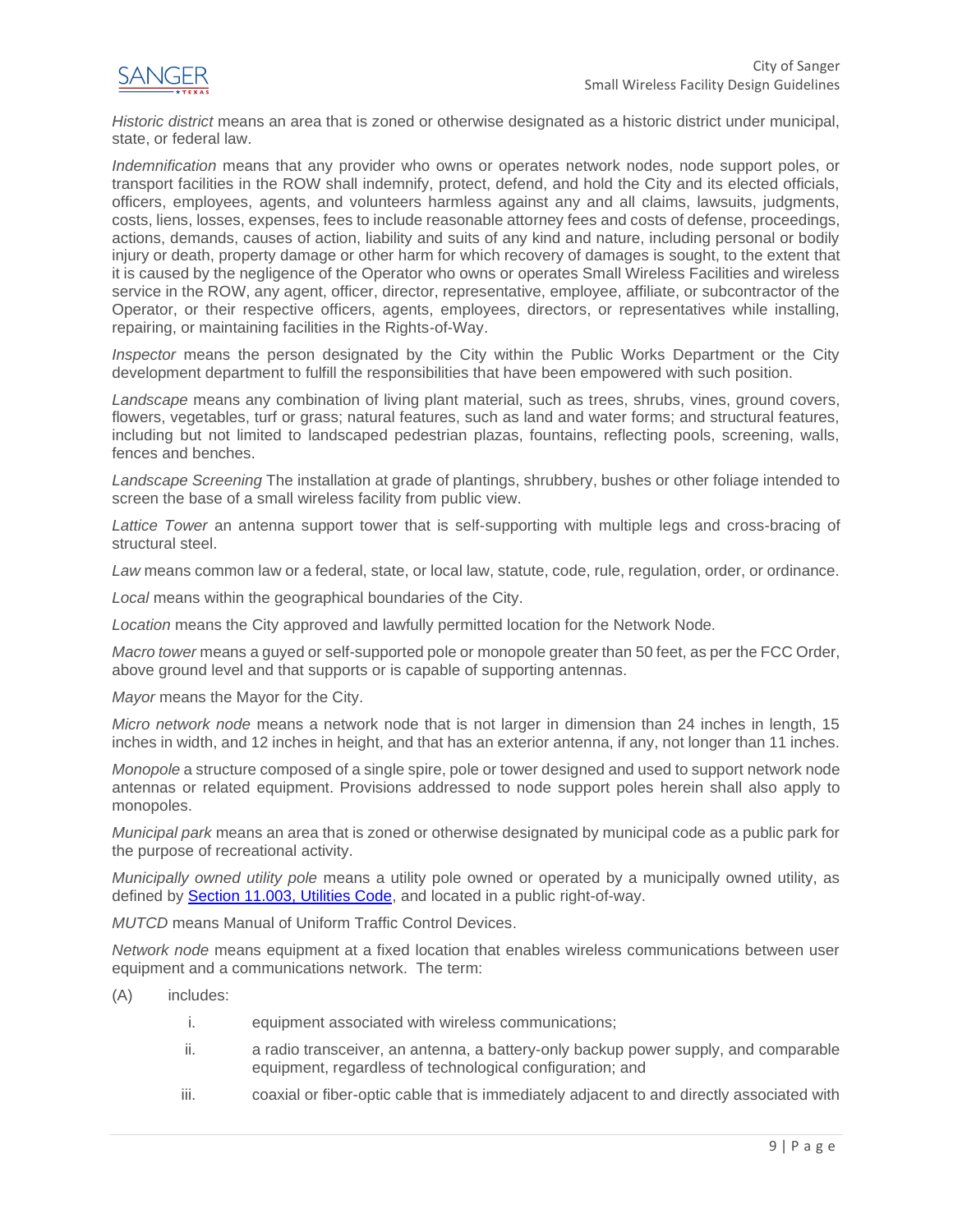

a particular collocation; and

- (B) does not include:
	- i. an electric generator;
	- ii. a pole; or
	- iii. a macro tower.

*Network provider* means:

- (A) a wireless service provider; or
- (B) a person that does not provide wireless services and that is not an electric utility but builds or installs on behalf of a wireless service provider:
	- i. network nodes; or
	- *ii.* node support poles or any other structure that supports or is capable of supporting a network node.

*Node support pole* means a pole or *monopole* installed by a network provider for the primary purpose of supporting a network node.

*Order* means the FCC's [Declaratory Ruling and Third Report and Order,](https://docs.fcc.gov/public/attachments/FCC-18-133A1.pdf) WT Docket No. 17-79, WC Docket No. 17-84, FCC-18-133, released September 27, 2018, which is incorporated herein by this reference.

*Permit* means a written authorization for the use of the public right-of-way or collocation on a service pole required from a municipality before a network provider may perform an action or initiate, continue, or complete a project over which the municipality has police power authority.

*Person* means an individual, corporation, limited liability company, partnership, association, trust, or other entity or organization, including the City.

*Pole* means a service pole, municipally owned utility pole, node support pole, or utility pole.

*Policy* means the City's Small Wireless Facility Siting policy, which is incorporated herein by this reference.

*Private easement* means an easement or other real property right that is only for the benefit of the grantor and grantee and their successors and assigns.

*Provider* has the same meaning as "Network Provider."

*Public right-of-way* means the area on, below, or above a public roadway, highway, street, public sidewalk, alley, waterway, or utility easement in which the municipality has an interest. The term does not include:

- (A) a private easement; or
- (B) the airwaves above a public right-of-way with regard to wireless telecommunications.

*Public right-of-way management ordinance* means an ordinance that establishes the rules and regulations regarding the public right-of-way.

*Routine Maintenance* means:

- (A) work in the public right-of-way that does not require excavation or closing of sidewalks or vehicular lanes in a public right-of-way;
- (B) replacing or upgrading a network node or pole with a node or pole that is substantially similar in size or smaller and that does not require excavation or closing of sidewalks or vehicular lanes in a public right-of-way; or
- (C) the installation, placement, maintenance, operation, or replacement of micro network nodes that are strung on cables between existing poles or node support poles, in the public right-of-way.

*Service pole* means a pole, other than a municipally owned utility pole, owned or operated by a municipality and located in a public right-of-way, including: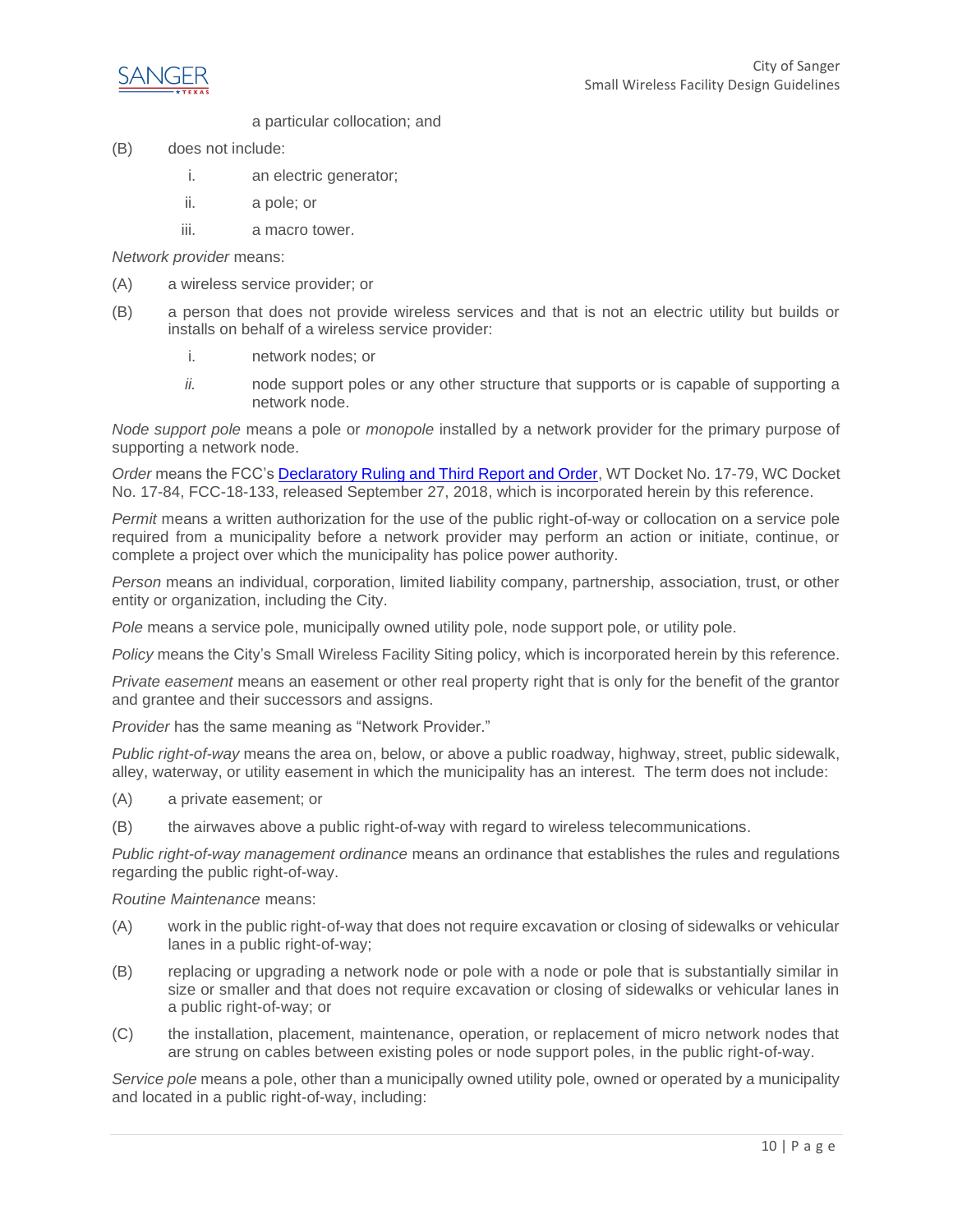

- (A) a pole that supports traffic control functions;
- (B) a structure for signage;
- (C) a pole that supports lighting, other than a decorative pole; and
- (D) a pole or similar structure owned or operated by a municipality and supporting only network nodes.

*Signage* is prohibited on all network nodes and node support poles, including stickers, logos, and other non-essential graphics and information unless required by the FCC, except for a small placard identifying the service provider and contact information, which shall be placed at 6-feet above grade, facing away from the public rights-of-way.

*Small cell or small wireless facility* means a facility meeting all of the following criteria:

- (A) facilities mounted on structures 30 feet, as per the City, or less in height including their antennas, or on structures no more than 10 percent taller than other adjacent structures, or that do not extend existing structures where they are located to a height of more than 30 feet or by more than 10 percent, whichever is greater;
- (B) each antenna is no more than 3 cubic feet in volume;
- (C) all other wireless equipment associated with the structure, including wireless equipment associated with the antenna and any pre-existing associate equipment on the structure is no more than 28 cubic feet in volume; and
- (D) facilities do not result in human exposure to radio frequency radiation in excess of applicable safety standards specified in [47 CFR Rule 1.1307\(b\).](https://www.govinfo.gov/content/pkg/CFR-2013-title47-vol1/pdf/CFR-2013-title47-vol1-sec1-1307.pdf)

Unless specifically provided for herein, provisions addressed to network nodes herein shall also apply to small cells and small wireless facilities.

*Stealth* shall mean a method that hides or conceals an antenna, supporting electrical or mechanical equipment or any other support structure, including network nodes.

*Street* means only the paved portion of the right-of-way used for vehicular travel, being the area between the inside of the curb to the inside of the opposite curb, or the area between the two parallel edges of the paved roadway for vehicular travel where there is no curb. A "Street" is generally part of, but smaller in width than the width of the entire right-of-way, while a right-of-way may include sidewalks and utility easements, a "Street" does not. A "street" does not include the curb or the sidewalk, if either are present at the time of a permit application or if added later.

*SWPPP* shall mean Storm Water Pollution Prevention Plan.

*TAS* means Texas Accessibility Standards.

*Tower* means any structure built for the sole or primary purpose of supporting any FCC-licensed or authorized antennas and their associated facilities, including structures that are constructed for wireless communications services including, but not limited to, private, broadcast, and public safety services, as well as unlicensed wireless services and fixed wireless services such as microwave backhaul, and the associated site.

*Traffic Signal* means any device, whether manually, electrically, or mechanically operated by which traffic is alternately directed to stop and to proceed.

*Transport facility* means each transmission path physically within a public right-of-way, extending with a physical line from a network node directly to the network, for the purpose of providing backhaul for network nodes.

*Underground Requirement Area* shall mean means an area where poles, overhead wires, and associated overhead or above ground structures have been removed and buried or have been approved for burial underground pursuant to municipal ordinances, zoning regulations, state law, private deed restrictions, and other public or private restrictions, that prohibit installing aboveground structures in a public right-of-way.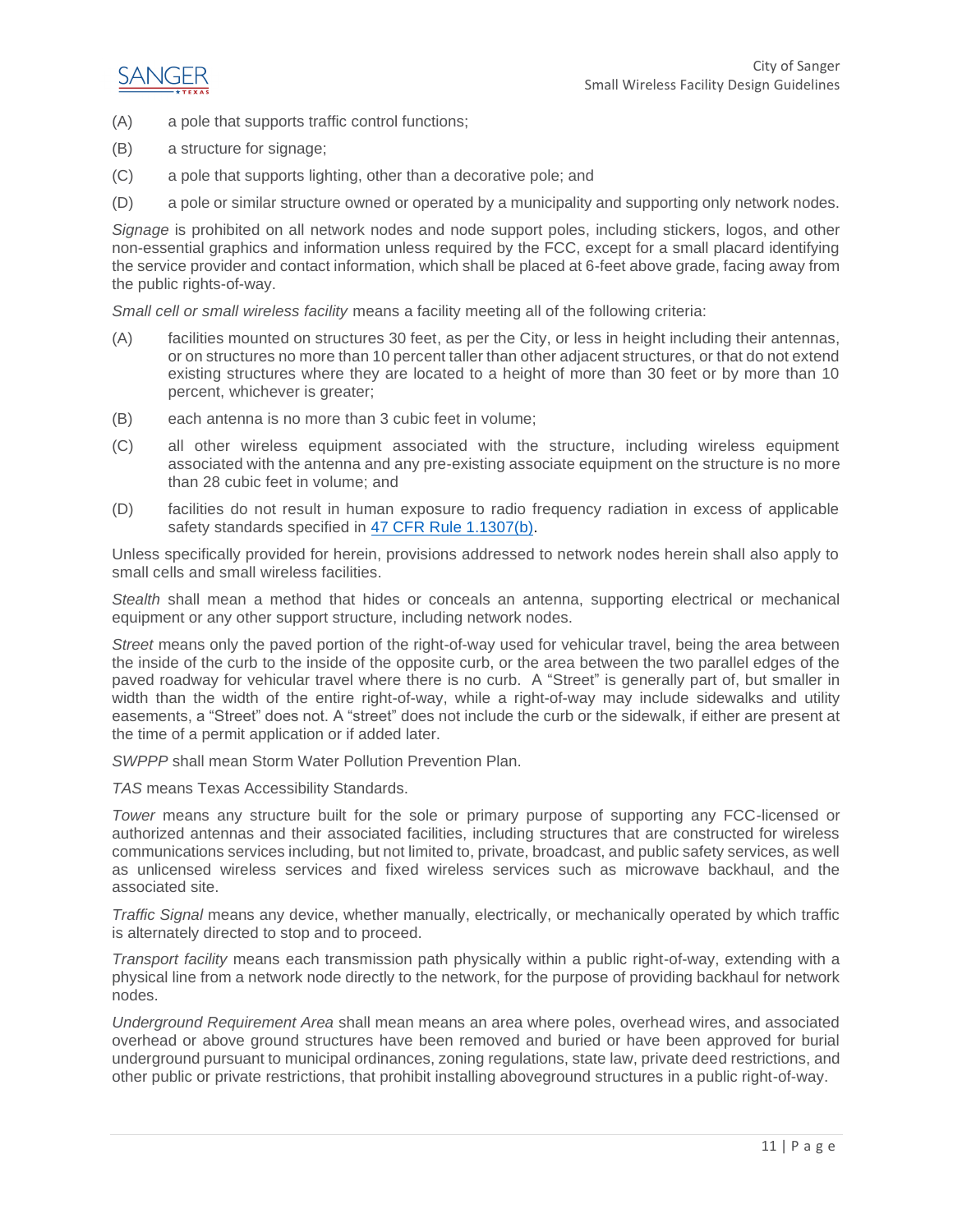

*User* means a person or organization which conducts a business over facilities occupying the whole or a part of a public street or right-of-way, depending on the context.

*Utility pole* means a pole that provides:

- (A) electric distribution with a voltage rating of not more than 34.5 kilovolts; or
- *(B)* services of a telecommunications provider, as defined by [Section 51.002, Utilities Code.](https://statutes.capitol.texas.gov/Docs/UT/htm/UT.51.htm#51.002)

*Wireless service* means any service, using licensed or unlicensed wireless spectrum, including the use of Wi-Fi, whether at a fixed location or mobile, provided to the public using a network node.

*Wireless service provider* means a person that provides wireless service to the public.

*Wireless facilities* mean "Micro Network Nodes," "Network Nodes," and "Node Support Poles".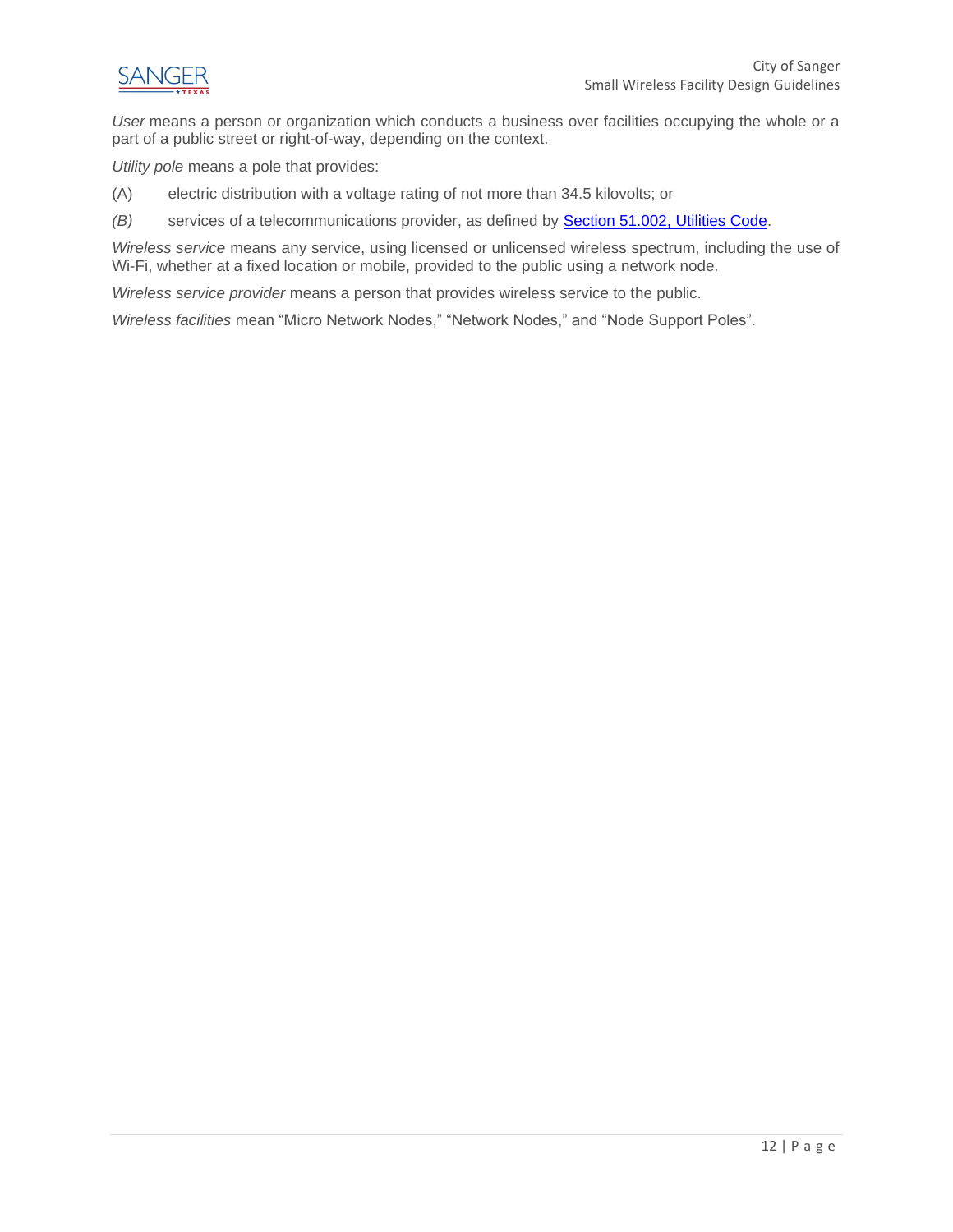

## <span id="page-13-0"></span>**SECTION 3. PROHIBITED AND PREFERRED LOCATIONS**

#### <span id="page-13-1"></span>**A. Prohibited or Restricted Areas**

*Municipal Parks and Residential Areas*. A Network Provider may not install a Node Support Pole in a public right-of-way without the City's discretionary, nondiscriminatory, and written consent if the public rightof-way is in a Municipal park or is adjacent to a street or thoroughfare that is:

- (1) not more than 50 feet wide of paved street surface, being the area measured as the shortest distance between the inside of the curb to the inside of the opposite curb, or the area measured as the shortest distance between the two parallel edges of the paved roadway for vehicular travel where there is no curb; and
- (2) adjacent to single-family residential lots or other multifamily residences or undeveloped land that is designated for residential use by zoning or deed restrictions.

A Network Provider installing a Network Node or Node Support Pole in a public right-of-way described above shall comply with private deed restrictions and other private restrictions in the area that apply to those facilities.

Each permit application shall disclose if it is within a Municipal Park and Residential Areas as described above.

*Historic District and Design Districts*. A Network Provider must obtain advance written approval from the City before collocating Network Nodes or installing Node Support Poles in a Design District with Decorative Poles or in an area of the City zoned or otherwise designated as a Design District or Historic District.

As a condition for approval of Network Nodes or Node Support Poles in Design Districts with Decorative Poles or in a Historic District, the City shall require reasonable design or Concealment measures for the Network Nodes or Node Support Poles. Therefore, any request for installations in a Design District with Decorative Poles or in a Historic District, must be accompanied with proposed Concealment measures in the permit applications.

The City requires that a Network Provider use Camouflage measures to improve the aesthetics of the Network Nodes, Node Support Poles, or related ground equipment, or any portion of the nodes, poles, or equipment, to minimize the impact to the aesthetics in Design Districts or in an Historic District.

Network Provider shall comply with and observe all applicable City, State, and federal historic preservation laws and requirements.

Each permit application shall disclose if it is within a Design District with Decorative Poles or in an area of the City zoned or otherwise designated as a Design District or Historic District.

*Historic Landmarks***.** A Network Provider is prohibited from installing a Network Node or Node Support Pole within 300 feet of a historic site or structure or Historic Landmark recognized by the City, state or federal government, as of the date of the submission of the permit. Each permit application must disclose if it is with 300 feet of such a structure.

*Compliance with Undergrounding Requirements***.** A Network Provider shall comply with nondiscriminatory undergrounding requirements, including municipal ordinances, zoning regulations, state law, private deed restrictions, and other public or private restrictions, that prohibit installing aboveground structures in a public right-of-way without first obtaining zoning or land use approval.

Areas may be designated from time to time by the City as Underground Requirement Areas in accordance with filed plats, and or conversions of overhead to underground areas, as may be allowed by law.

Each permit application shall disclose if it is within an area that has undergrounding requirements.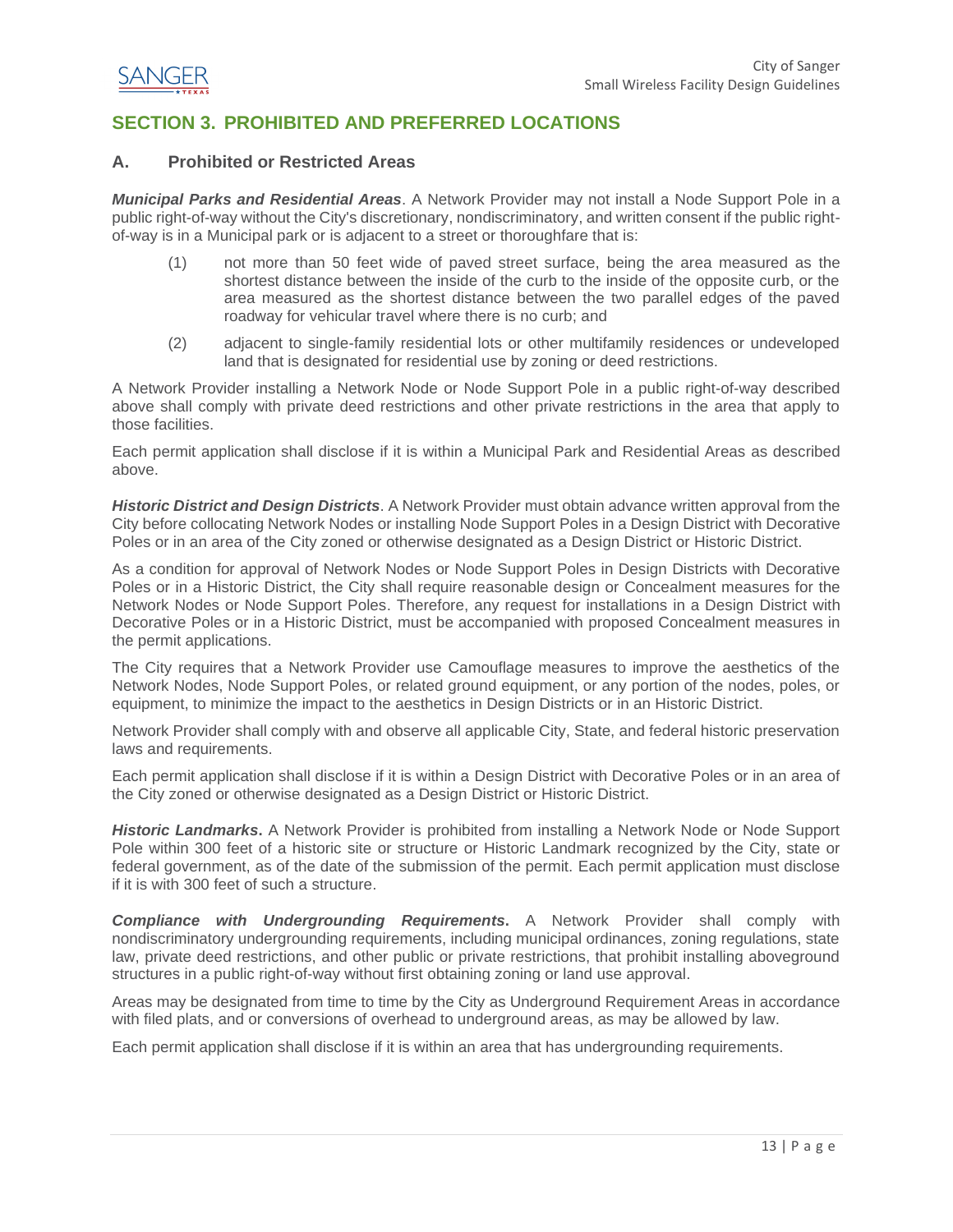

#### <span id="page-14-0"></span>**B. Least preferable locations**

**Residential Areas and Parks**. A Network Provider is prohibited from installing a Network Node on an existing pole in a public right-of-way without written consent from the City Council if the public right-of-way is located in or adjacent to a street or thoroughfare that is adjacent to a municipal park or single-family residential lots or other multifamily residences or undeveloped land that is designated for residential use by zoning or deed restrictions.

A Network Provider installing a Network Node or a Node Support Pole in a public right-of-way shall comply with private deed restrictions and other private restrictions in the area that apply to those facilities.

**Historic Districts and Design Districts**. A Network Provider is prohibited from installing a Network Node or a Node Support Pole in the public right-of-way in any area designated by the City as a Design Districts or in an area of the City zoned or otherwise designated as a Historic District unless such a Network Node or a new Node Support Pole is camouflaged.

#### <span id="page-14-1"></span>**C. Most preferable locations**

- 1. *Industrial areas* if not adjacent to a Municipal Park, Residential area, Historic District or Design District.
- 2. *Highway Rights-of-Way* areas if not adjacent to a Municipal Park, Residential area, Historic District or Design District.
- 3. *Retail and Commercial areas* if not adjacent to a Municipal Park, Residential area, Historic District or Design District.

#### <span id="page-14-2"></span>**D. Designated Areas**

The City Council may designate an area as a Historic District or a Design District at any time.

Currently designated *Historic Districts* are:

(a) Historic District Number 1 is the area referred to as the **Downtown Central Business District (Zoned: B-3)**. Its boundaries are approximately: Peach Street on the North, and Locust Street on the South, and North 2<sup>nd</sup> Street on the East, and North 7<sup>th</sup> Street on the West.

The failure to designate an area in this Chapter shall not mean that such an area is not within a defined district, if so designated by the City Council. Future areas may be designated as one of these Districts at any time. Such a designation does not require a zoning case.

While it is not required to designate Underground Compliance Areas to prohibit above ground Wireless facilities, the City may also, from time to time, also designate Underground Compliance Areas.

#### <span id="page-14-3"></span>**E. Exceptions**

The City by its discretionary consent and agreement may grant exception to the above prohibited locations and sizes, but only in a non-exclusive, and non-discriminatory manner.

#### <span id="page-14-4"></span>**F. Order of Preference**

In general, network nodes and related ground equipment shall be installed on support facilities as follows (Most Preferred to Least Preferred):

1. *Existing telephone or electrical lines between existing utility poles*. Micro Network Nodes shall only be lashed on existing telephone or electrical lines between existing utility poles (electric poles or telephones poles), with notice to the pole owner as required by the Federal Pole Attachment Act, and not placed on Utility Poles, Node Support Poles or Service Poles.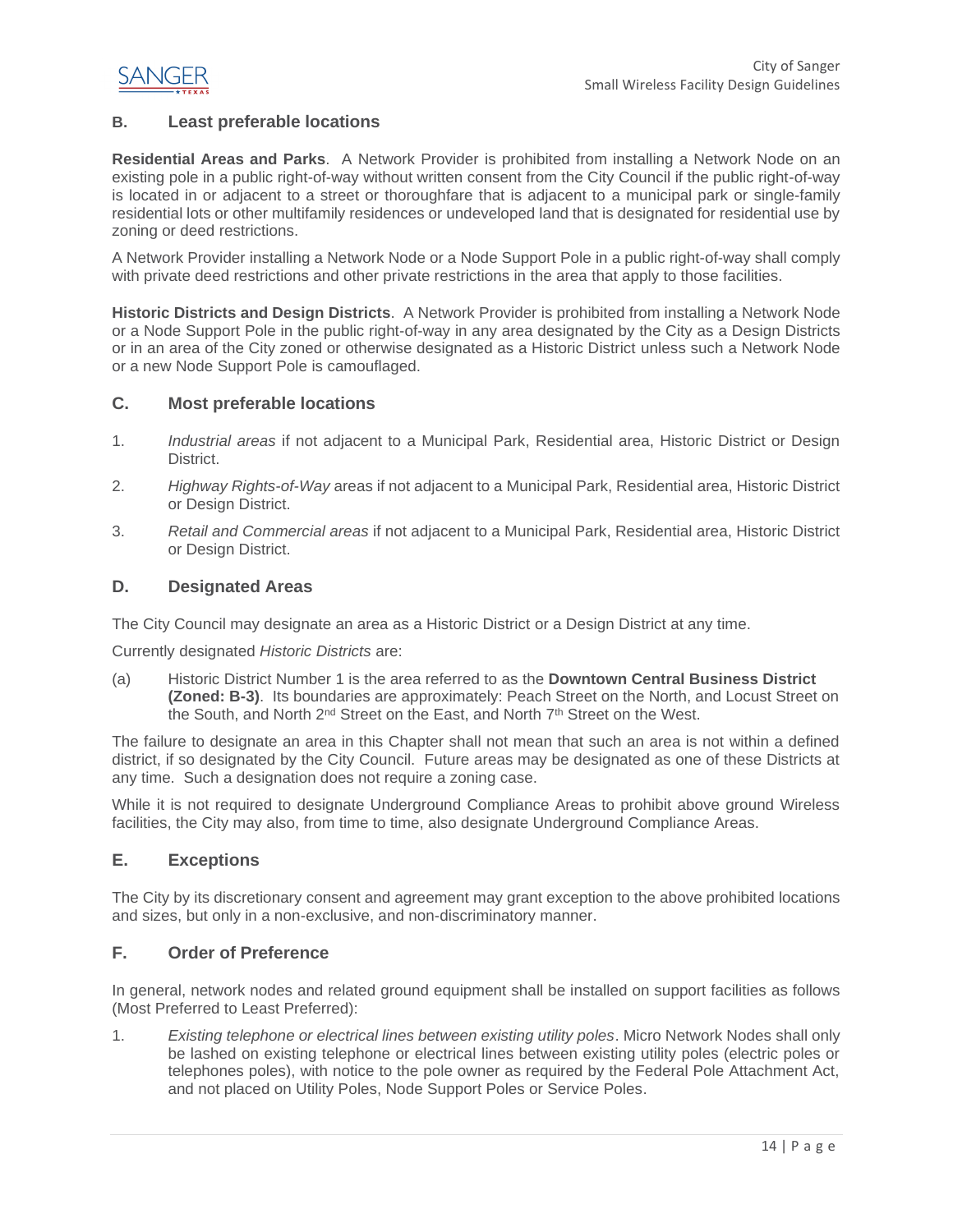

- 2. *Existing Utility Poles* (electric poles or telephones poles), shall be the preferred support facility for Network Nodes and related ground equipment.
- 3. *Municipal Service Poles*:
	- a. *Non-decorative street lights* with a height of more than 20 feet.
	- b. *Traffic signal structures* when such installation will not interfere with the integrity of the facility and will not interfere with the safety of the public.
	- c. *Street signage* shall be a low priority use for attachment of a Network Node.
	- d. *Other municipal Service pole* use is discouraged.
- 4. *New node support poles* or monopoles shall be the least preferred type of allowed facility for attachment of Network Nodes.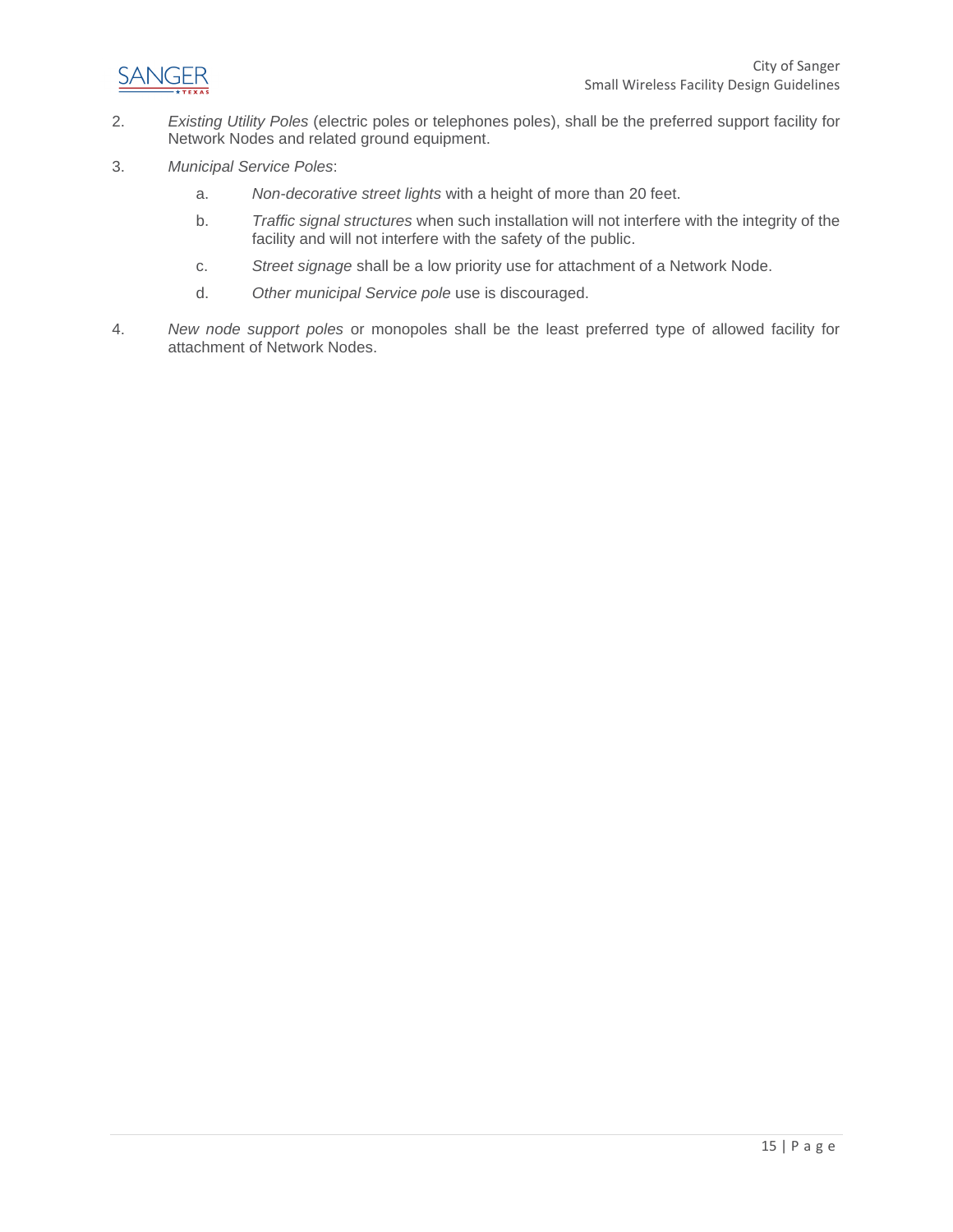

## <span id="page-16-0"></span>**SECTION 4. GUIDELINES ON PLACEMENT**

#### <span id="page-16-1"></span>**A. Generally**

A Network Provider shall construct and maintain Network Nodes and Node Support Poles in a manner that does not:

- 1. obstruct, impede, or hinder the usual travel or public safety on a public right-of-way;
- 2. obstruct the legal use of a public right-of-way by other utility providers;
- 3. violate nondiscriminatory applicable codes;
- 4. violate or conflict with any Laws, including but not limited to City Code and the Federal Americans with Disabilities Act (ADA) [\(42 U.S.C. Section 12101 et seq.\)](https://www.govinfo.gov/content/pkg/USCODE-2010-title42/pdf/USCODE-2010-title42-chap126.pdf).

#### <span id="page-16-2"></span>**B. General Requirements and Information**

- 1. *Size Limits.* Network Providers shall provide detailed drawings, with calculations to show strict conformity to the size limitations, as specified in this Subsection, as well as in Section 2 of this Manual, regarding the size of a Micro Network Node, size of Network Nodes, and, maximum pole height, with each application and with each request for a permit for each location.
	- (a) A "Micro network node" means a network node that is not larger in dimension than 24 inches in length, 15 inches in width, and 12 inches in height, and that has an exterior antenna, if any, not longer than 11 inches.
	- (b) A network node must conform to the following conditions:
		- (1) each antenna that does not have exposed elements and is attached to an existing structure or pole:
			- I. must be located inside an enclosure of not more than six cubic feet in volume;
			- II. may not exceed a height of three feet above the existing structure or pole; and
			- III. may not protrude from the outer circumference of the existing structure or pole by more than two feet;
		- (2) if an antenna has exposed elements and is attached to an existing structure or pole, the antenna and all of the antenna's exposed elements:
			- I. must fit within an imaginary enclosure of not more than six cubic feet;
			- II. may not exceed a height of three feet above the existing structure or pole; and
			- III. may not protrude from the outer circumference of the existing structure or pole by more than two feet;
		- (3) an antenna and equipment attached to a building:
			- I. must be installed on the rear or the side elevations close to other existing utility boxes/poles and if an antenna is installed on a side elevation it must not be visible from public right-of-way;
			- II. must not project more than 18 inches from the building face; and
			- III. must not obstruct, remove, or alter any character defining features of the building.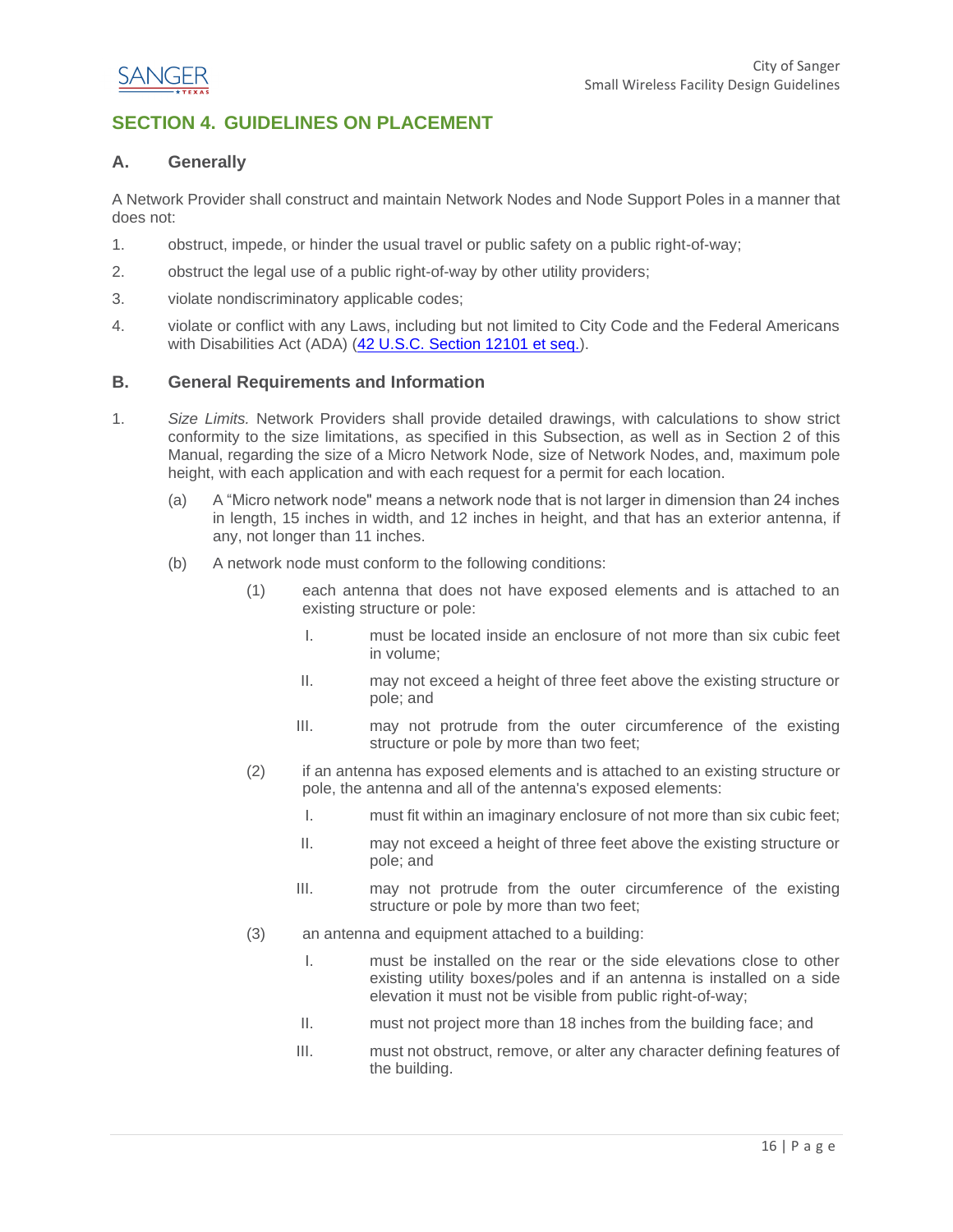

- (4) roof-mounted antennas and equipment must not be visible from public right-ofway.
- (5) the cumulative size of other wireless equipment associated with the network node attached to an existing structure or pole may not:
	- I. be more than 28 cubic feet in volume; or
	- II. protrude from the outer circumference of the existing structure or a node support pole by more than two feet;
- (6) ground-based enclosures, separate from the pole, may not be higher than three feet six inches from grade, wider than three feet six inches, or deeper than three feet six inches; and
- (7) pole-mounted enclosures may not be taller than five feet.
- (c) The following types of associated ancillary equipment are not included in the calculation of equipment volume under this Subsection:
	- (1) electric meters;
	- (2) concealment elements;
	- (3) telecommunications demarcation boxes;
	- (4) grounding equipment;
	- (5) power transfer switches;
	- (6) cut-off switches; and
	- (7) vertical cable runs for the connection of power and other services.
- (d) Equipment attached to node support poles may not protrude from the outer edge of the node support pole by more than two feet.
- (e) Equipment attached to a utility pole must be installed in accordance with the National Electrical Safety Code, subject to applicable codes, and the utility pole owner's construction standards.
- 2. *State and Federal Rights-of-way permit*. If the project lies within a Highway Right-of-Way, the applicant must provide evidence of a permit from the State or Federal Government.
- 3. *Confirmation of non-interference with City Safety Communication Networks*.
	- a. The Network Provider needs to provide analysis that the proposed network node shall not cause any interference with City public safety radio system, traffic signal light system, or other city safety communications components.
	- b. It shall be the responsibility of the Network Provider to evaluate, prior to making application for permit, the compatibility between the existing City infrastructure and Provider's proposed Network Node. A Network Node shall not be installed in a location that causes any interference. Network Nodes shall not be allowed on City's public safety radio infrastructure.
- 4. *Improperly Located Network Node facilities, Node Support Poles and related ground equipment*:
	- a. Improperly Located Network Node facilities, Node Support Poles and related ground equipment shall not impede pedestrian or vehicular traffic in the Right-of-Way. If any Network Node facilities, Node Support Poles or ground equipment is installed in a location that is not in accordance with the plans approved by the City and impedes pedestrian or vehicular traffic or does not comply or otherwise renders the Right-of-Way non-compliant with applicable Laws, including the American Disabilities Act, then Network Provider shall promptly remove the Network Node facilities, Node Support Poles or ground equipment.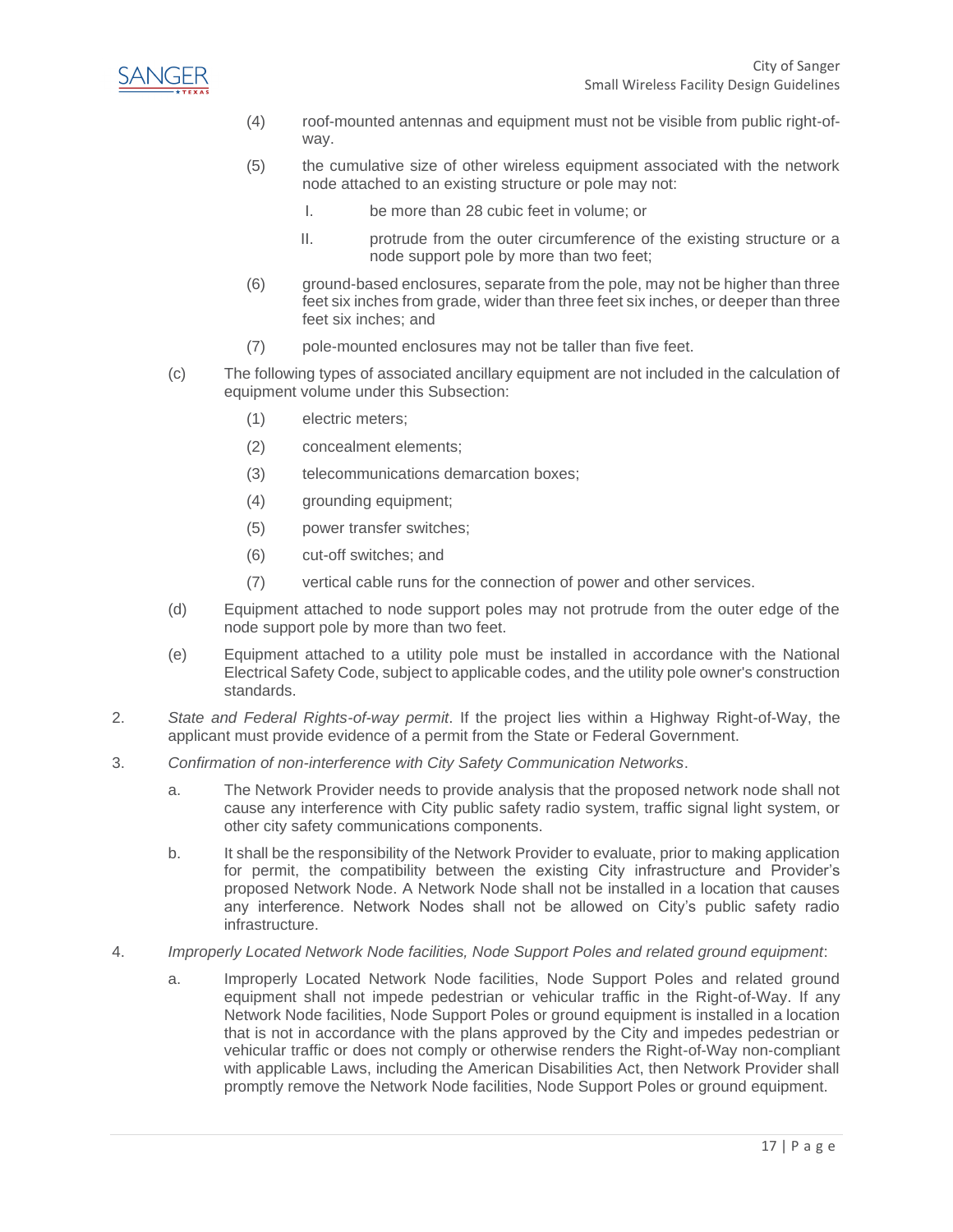

- b. Notice to Remove unauthorized facilities and relocate and penalty: After 30 days' notice to remove of Network Node facilities, Node Support Poles or ground equipment that is located in the incorrect permitted location, if not relocated the Network Provider shall be subject to a penalty, as per City Code, per day until the Network Node facilities, Node Support Poles or ground equipment is relocated to the correct area within the permitted Location, regardless of whether or not the Network Provider's contractor, subcontractor, or vendor installed the Network Node facilities, Node Support Poles or ground equipment in strict conformity with the City Code, and other applicable ordnances concerning improperly located facilities in the rights-of-way.
- 5. *Noise.* Network Providers are required to incorporate ambient noise suppression measures and/or required to place the equipment in locations less likely to impact adjacent residences or businesses to ensure compliance with all applicable noise regulations. The maximum allowable noise emitted by the Small Wireless Facility shall not exceed 30 dB measured at a distance of 3 feet from any portion of the facility.

#### <span id="page-18-0"></span>**C. Underground Requirement Areas**

- 1. A Network Provider shall, in relation to installation for which the City approved a permit application, comply with nondiscriminatory undergrounding requirements, including municipal ordinances, zoning regulations, state law, private deed restrictions, and other public or private restrictions, that prohibit installing aboveground structures in a public right-of-way without first obtaining zoning or land use approval.
- 2. If a location is designated by the City to transits to be an Underground Requirement Area, then a Network Provider's permit for the location of the Micro Network Node, Network Node, Node Support Pole, and related ground equipment at such location will be revoked 90 days after the designation, with removal of said the Micro Network Node, Network Node, Node Support Pole, and related ground equipment at such location within 90 days of such designation, or as otherwise reasonably allowed by the City for the transition of other overhead facilities.

#### <span id="page-18-1"></span>**D. Network Node facilities placement**

- 1. *Right-of-Way:* Network Node facilities, Node Support Poles and related ground equipment shall be placed, as much as possible, within two feet of the outer edge of the Right-of-Way line to minimize any obstruction, impediment, or hindrance to the usual travel or public safety on a public right-ofway. A minimum three feet from back of curb. No above ground facilities shall be located closer than three feet from the back of curb or edge of alley or within sight visibility area.
- 2. *Height above ground.* Network Node attachments to a pole shall be installed at least twelve (12) feet above the ground, and if a Network Node attachment is projecting toward the street, for the safety and protection of the public and vehicular traffic, the attachment shall be installed no less than sixteen (16) feet above the ground.
- 3. *Protrusions.* No protrusion from the outer circumference of the existing structure or pole shall be more than two (2) feet.
- **4.** *Number of Network Nodes per Site***. The City encourages the collocation of more than one Network Node on any one Pole (see** *Appendix A* **for a multi-node monopole design).**

#### <span id="page-18-2"></span>**E. New Node Support Poles or Monopoles**

1. *New Node Support Poles Spacing.* New node support poles or monopoles shall be spaced apart from existing utility poles or Node Support poles at the same as the spacing between utility poles in the immediate proximity, but no less than at a minimum 300 feet from a utility pole or another Node Support Pole to minimize the hazard of poles adjacent to road ways and to minimize effect on property values and aesthetics on the area. New node supports poles shall be designed as Monopoles, consistent with the pole designs concepts detailed in **Appendix A**.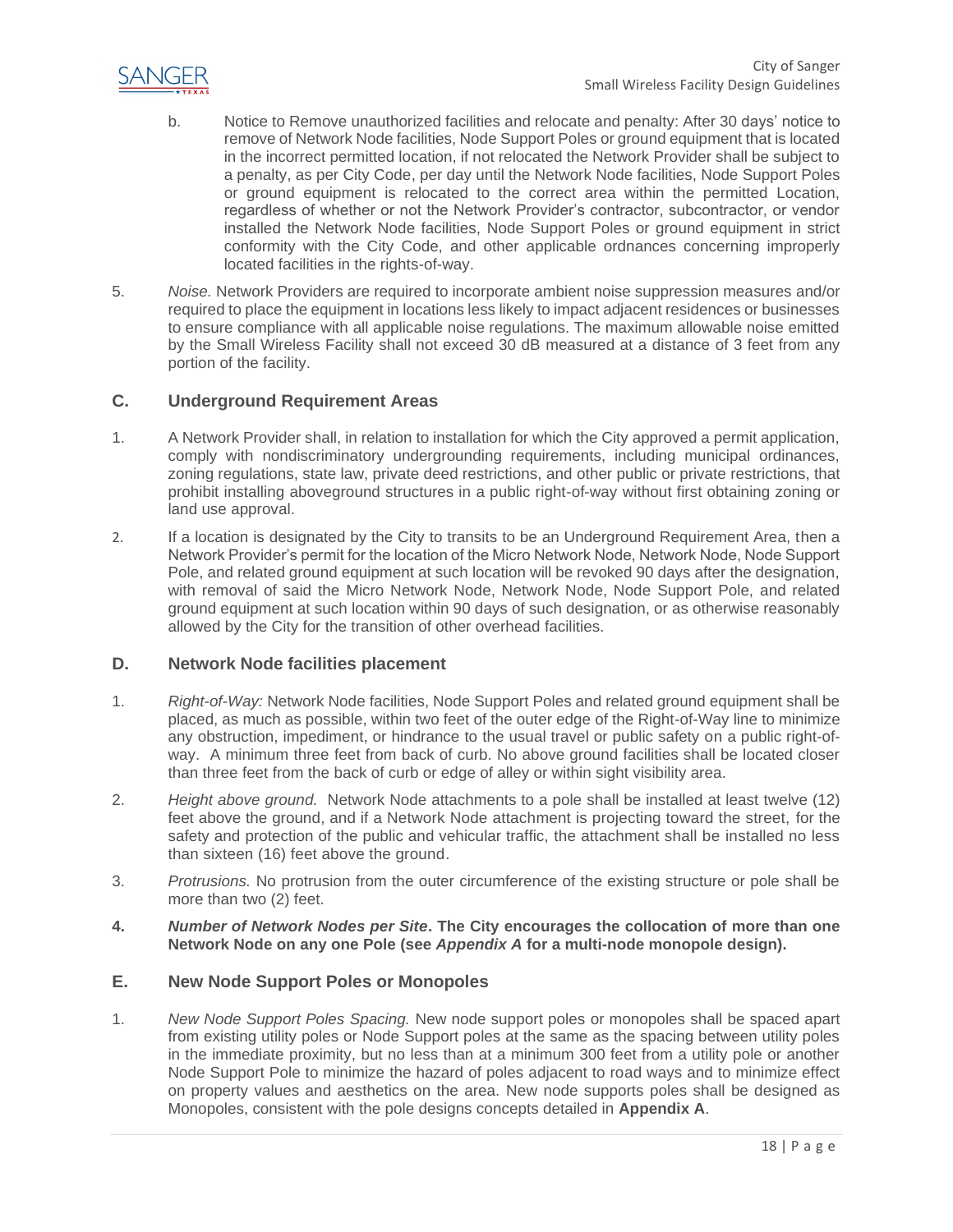

- 2. *Height of Node Support Poles or modified Utility Pole*. A Node support pole or modified Utility Pole may not exceed the lesser of:
	- a. 10 feet in height above the tallest existing utility pole located within 500 linear feet of the new pole in the same public right-of-way; or
	- b. 30 feet above ground level, as per the City.
- 3. *Size and Height of New Wireless Facilities*. New Wireless Facilities in the right-of-way should be no greater than the maximum size and height of any other Utility Poles in the immediate proximity.
- 4. *Style and Color*. All new Node Support Poles shall match existing poles found in the immediate proximity in style and color.

#### <span id="page-19-0"></span>**F. Ground Equipment**

- 1. *Ground Equipment near street corners and intersections:* Ground equipment should be minimal and the least intrusive. To minimize any obstruction, impediment, or hindrance to the usual travel or public safety on a public right-of-way the maximum line of sight required to add to safe travel of vehicular and pedestrian traffic and in order to maximize that line of sight at street corners and intersections and to minimize hazards at those locations, ground equipment may not be installed within 30 feet of a street corner or a street intersection. Ground equipment should be neutral color, and of material compatible with the surrounding structures as determined by the City staff. Ground equipment must be within two feet from the outer edge of ROW and minimum three feet from back of curb.
- 2. *Ground Equipment near Municipal Parks.* For the safety of Municipal park patrons, particularly small children, and to allow full line of sights near Municipal park property, the Network Provider shall not install Ground Equipment in a Right-of-Way that is within a Park or within 250 feet of the boundary line of a Park, unless approved by the City in writing.
- 3. *Minimize Ground equipment density*: To enhance the safety requirements of line of sight of pedestrians, particularly small children, the City's designee may deny a request for a proposed Location if the Network Provider installs Network Node ground equipment where existing ground equipment within 300 feet already occupies a footprint of 25 sq. ft. or more.

#### <span id="page-19-1"></span>**G. Municipal Service Poles**

- 1. *In accordance with Agreement*: Installations on all Service Poles shall be in accordance with a written agreement with the owner of the Service Pole (City, etc.).
- 2. *Required industry standard pole load analysis*: Installations on all Service Poles shall have an industry standard pole load analysis completed and submitted to the municipality with each permit application indicating that the Service Pole to which the Network Node is to be attached will safely support the load.
- 3. *Height of attachments*: All attachments on all Service Poles shall be at least 12 feet above grade, and if a Network Node attachment is projecting toward the street, for the safety and protection of the public and vehicular traffic, the attachment shall be installed no less than sixteen (16) feet above the ground.
- 4. *Installations on Traffic Signals*: Installations on all Traffic signal structures must not interfere with the integrity of the facility in any way that may compromise the safety of the public and must be in accordance with a written agreement with the owner of the traffic signal structure (City, etc.). Installation of Network Node facilities on any traffic signal structures shall:
	- a. Be encased in a separate conduit than the traffic light electronics;
	- b. Have a separate electric power connection than the traffic signal structure; and
	- c. Have a separate access point than the traffic signal structure; and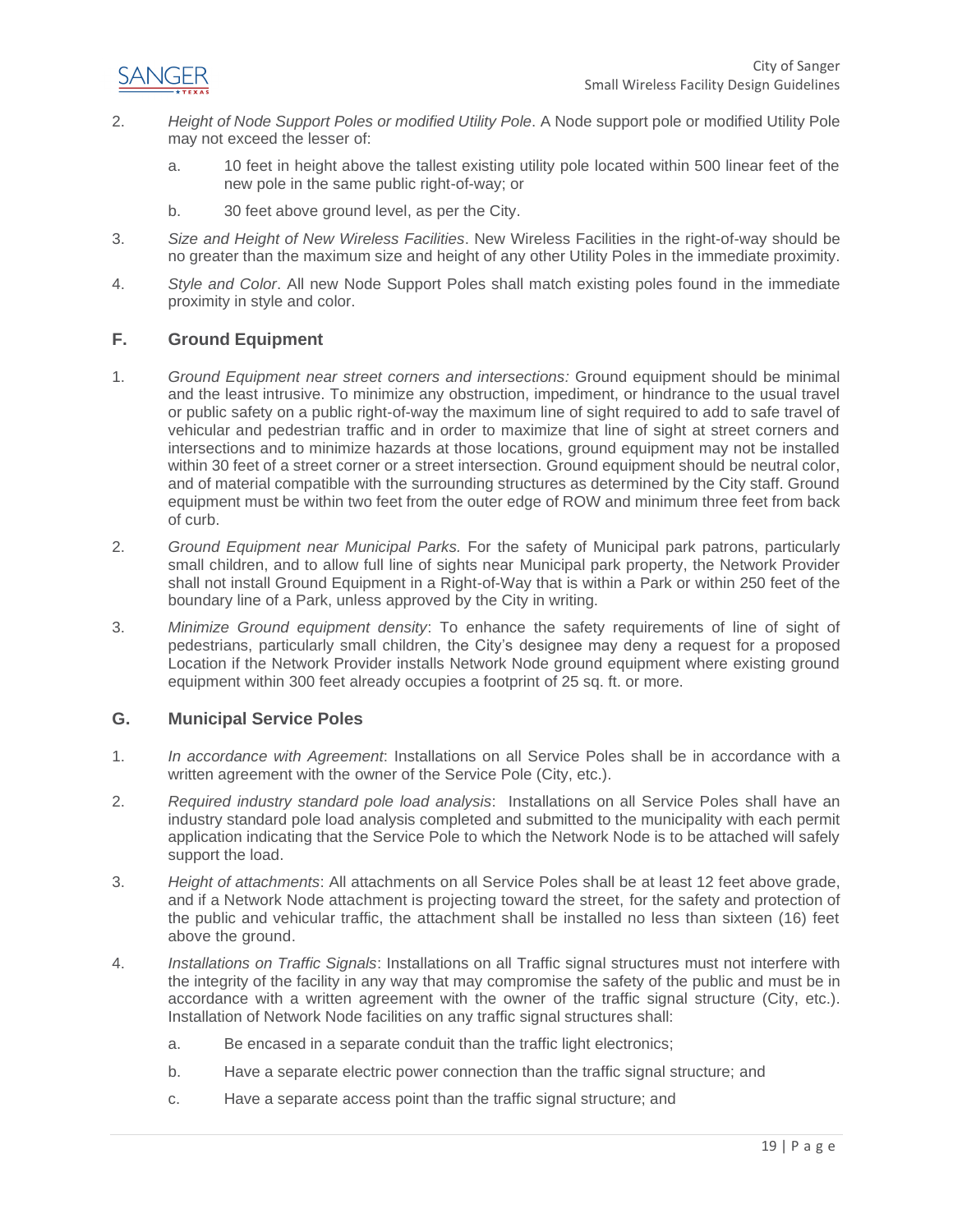

- d. Not be attached to signal arms.
- 5. *Installations on Street signage*: Installations on all street signage structures must not interfere with the integrity of the facility in any way that may compromise the safety of the public. Installation of Network Node facilities on any street signage structures that has electrics shall:
	- a. Be encased in a separate conduit than any City signage electronics;
	- b. Have a separate electric power connection than the signage structure; and
	- c. Have a separate access point than the signage structure.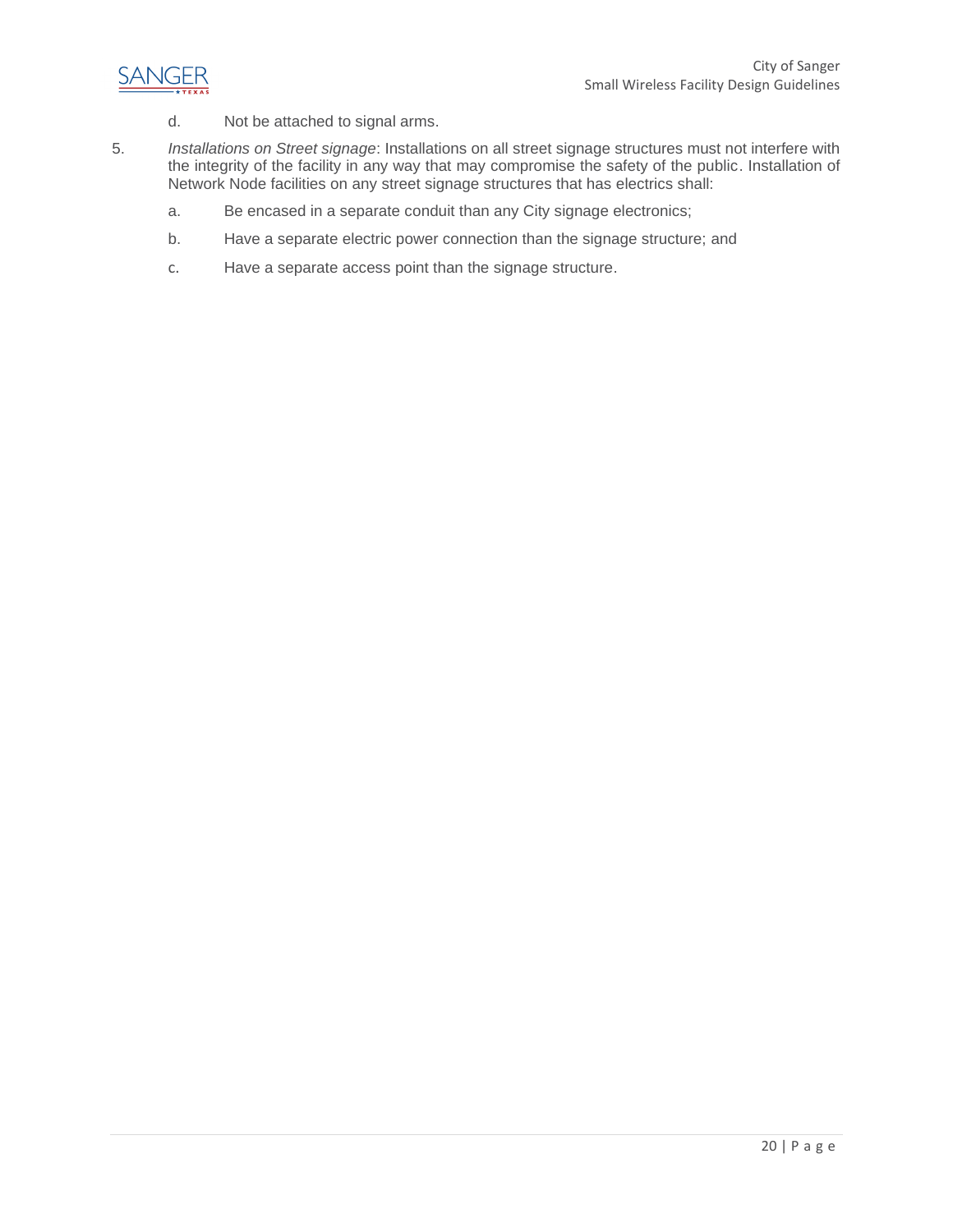

## <span id="page-21-0"></span>**SECTION 5. GENERAL AESTHETIC REQUIREMENTS**

#### <span id="page-21-1"></span>**A. Concealment**

- 1. Concealment of Network Nodes and Node support poles shall be required by the City in Design Districts with Decorative Poles and in Historic Districts.
- 2. The City requires that all new node support poles be camouflaged, except those located in an area zoned or predominantly industrial area. Companies shall submit their proposal for camouflage with the permit application in accordance with the City's Policy.
- 3. The Network Node facilities shall be concealed or enclosed as much as possible in an equipment box, cabinet, or other unit that may include ventilation openings. External cables and wires hanging off a pole shall be sheathed or enclosed in a conduit, so that wires are protected and not visible or visually minimized to the extent possible.

#### <span id="page-21-2"></span>**B. New Node Support Pole Spacing**

New node support poles shall be at a minimum 300 feet from a utility pole or another Node Support Pole to minimize the hazard of poles adjacent to road ways and to minimize effect on property values and aesthetics on the area.

#### <span id="page-21-3"></span>**C. Minimize Ground Equipment Concentration**

In order to minimize negative visual impact to the surrounding area, and to enhance the safety requirements of line of sight of pedestrians, particularly small children, the City's designee may deny a request for a proposed Location if the Network Provider installs Network Node ground equipment where existing ground equipment within 300 feet already occupies a footprint of 25 sq. ft. or more to minimize effect on property values and aesthetics on the area.

#### <span id="page-21-4"></span>**D. Allowed Colors**

Colors in Historic Districts and Design Districts must be approved by the City from a palette of approved colors. Unless otherwise provided, all colors shall be earth tones or shall match the background of any structure the facilities are located upon and all efforts shall be made for the colors to be inconspicuous. Colors in areas other than in Historic Districts and Design Districts shall conform to colors of other installations of telecommunication providers in the immediately adjacent areas.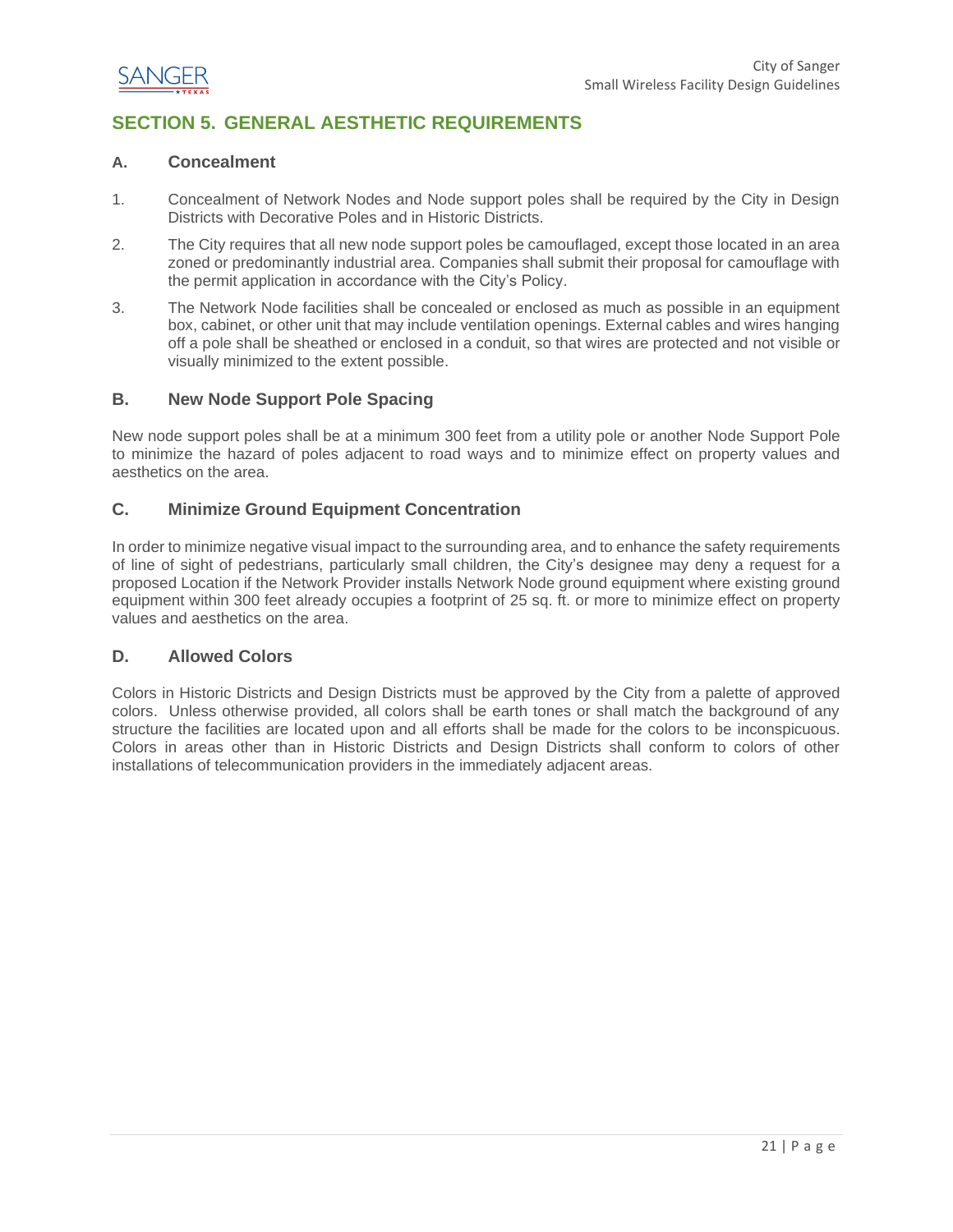

## <span id="page-22-0"></span>**SECTION 6. ELECTRICAL SUPPLY**

- A. Network Provider shall be responsible for obtaining any required electrical power service to the Micro Network Node, Network Node facilities, Node Support Poles and ground equipment. The City shall not be liable to the Network Provider for any stoppages or shortages of electrical power furnished to the Micro Network Node, Network Node facilities, Node Support Poles or ground equipment, including without limitation, stoppages or shortages caused by any act, omission, or requirement of the public utility serving the structure or the act or omission of any other tenant or Network Provider of the structure, or for any other cause beyond the control of the City.
- B. Network Provider shall not allow or install generators or back-up generators in the Right-of-Way.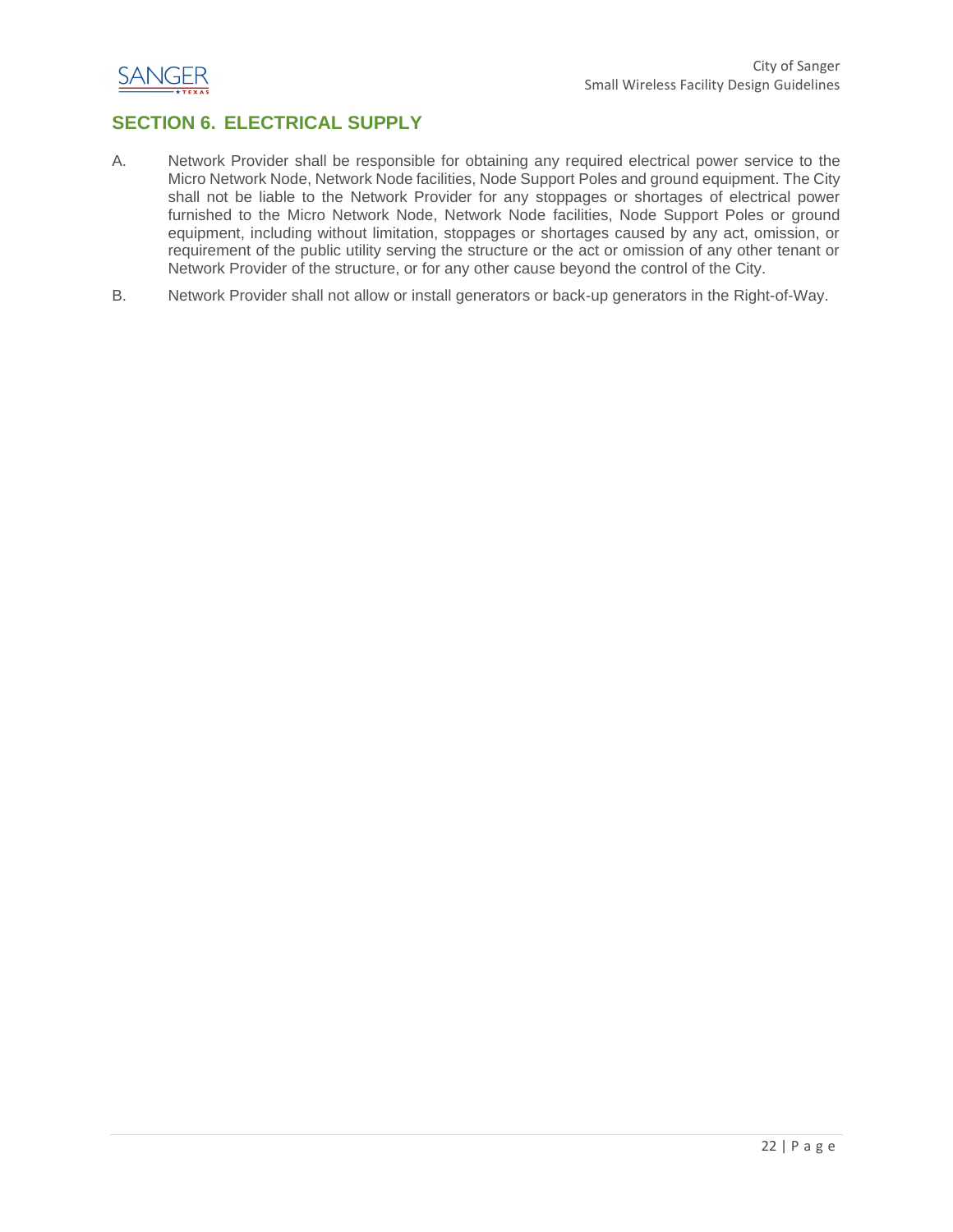

## <span id="page-23-0"></span>**SECTION 7. INSURANCE, INDEMNITY, BONDING AND SECURITY DEPOSITS**

- A. Insurance, bonding and security deposits shall be in strict accordance with the City's applicable ordinances.
- B. Indemnity shall be in accordance with the City's applicable ordinances and Section 2 of this Manual.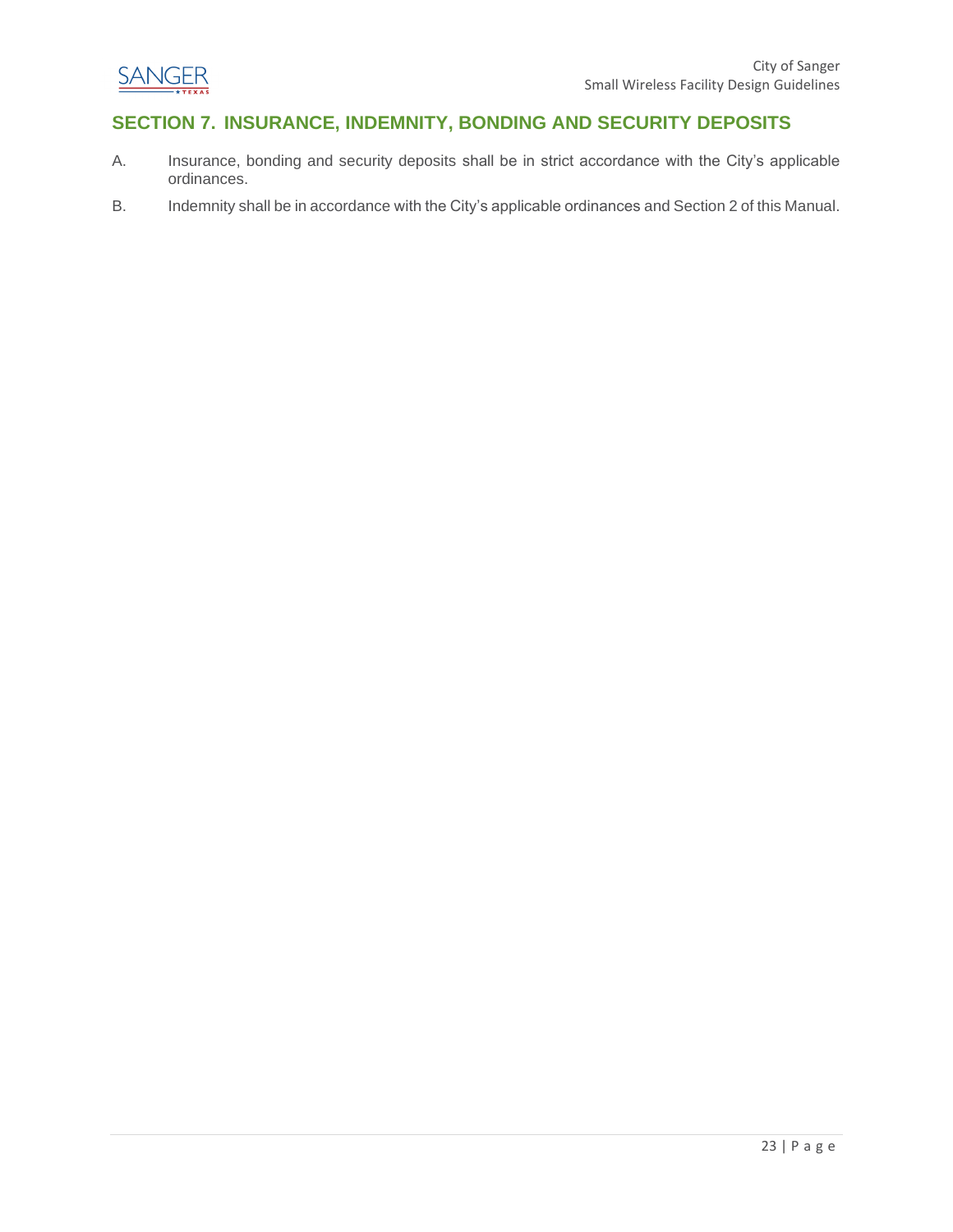

## <span id="page-24-0"></span>**SECTION 8. REMOVAL, REPLACEMENT, MAINTENANCE, AND REPAIR**

#### <span id="page-24-1"></span>**A. Removal or Relocation by Network Provider**

- 1. If the Network Provider removes or relocates a Micro Network Node, Network Node facilities, Node Support Pole or related ground equipment at its own discretion, it shall notify the City in writing not less than 10 business days prior to removal or relocation. Network Provider shall obtain all Permits required for relocation or removal of its Micro Network Node, Network Node facilities, Node Support Poles and related ground equipment prior to relocation or removal.
- 2. The City shall not issue any refunds for any amounts paid by Network Provider for Micro Network Node, Network Node facilities, Node Support Poles or related ground equipment that have been removed.

#### <span id="page-24-2"></span>**B. Removal or Relocation Required for City Project**

- 1. Except as provided in existing state and federal law, a Network Provider shall relocate or adjust Micro Network Node, Network Node, Node Support Pole and related ground equipment in a public right-of-way in a timely manner and without cost to the City.
- 2. Network Provider understands and acknowledges that the City may require Network Provider to remove or relocate its Micro Network Node, Network Node, Node Support Pole and related ground equipment, or any portion thereof from the Right-of-Way for City construction projects as allowed by state and feral law, including the common-law.
- 3. Network Provider shall, at the City's direction, remove or relocate the same at Network Provider's sole cost and expense, except as otherwise provided in existing state and federal law, whenever the City reasonably determines that the relocation or removal is needed for any of the following purposes: Required for the construction, completion, repair, widening, relocation, or maintenance of, or use in connection with, any City construction or maintenance project of a street public rightsof-way to enhance the traveling publics use for travel and transportation.
- 4. If Network Provider fails to remove or relocate the Micro Network Node, Network Node, Node Support Pole or related ground equipment, or portion thereof as requested by the City within 90 days of the Network Provider 's receipt of the request, then the City shall be entitled to remove the Micro Network Node, Network Node, Node Support Pole or related ground equipment, or portion thereof at the Network Provider's sole cost and expense, without further notice to Network Provider.
- 5. Network Provider shall, within 30 days following issuance of invoice for the same, reimburse the City for its reasonable expenses incurred in the removal (including, without limitation, overhead and storage expenses) of the Micro Network Node, Network Node, Node Support Pole or related ground equipment, or portion thereof.

#### <span id="page-24-3"></span>**C. Removal Required by City for Safety and Imminent Danger Reasons**

- 1. Network Provider shall, at its sole cost and expense, promptly disconnect, remove, or relocate the applicable Micro Network Node, Network Node, Node Support Pole and related ground equipment within the time frame and in the manner required by the City if the City reasonably determines that the disconnection, removal, or relocation of any part of a Micro Network Node, Network Node, Node Support Pole and related ground equipment:
	- (a) is necessary to protect the public health, safety, welfare, or City property;
	- (b) the Micro Network Node, Network Node, Node Support Pole and related ground equipment, or portion thereof, is adversely affecting proper operation of streetlights or City property; or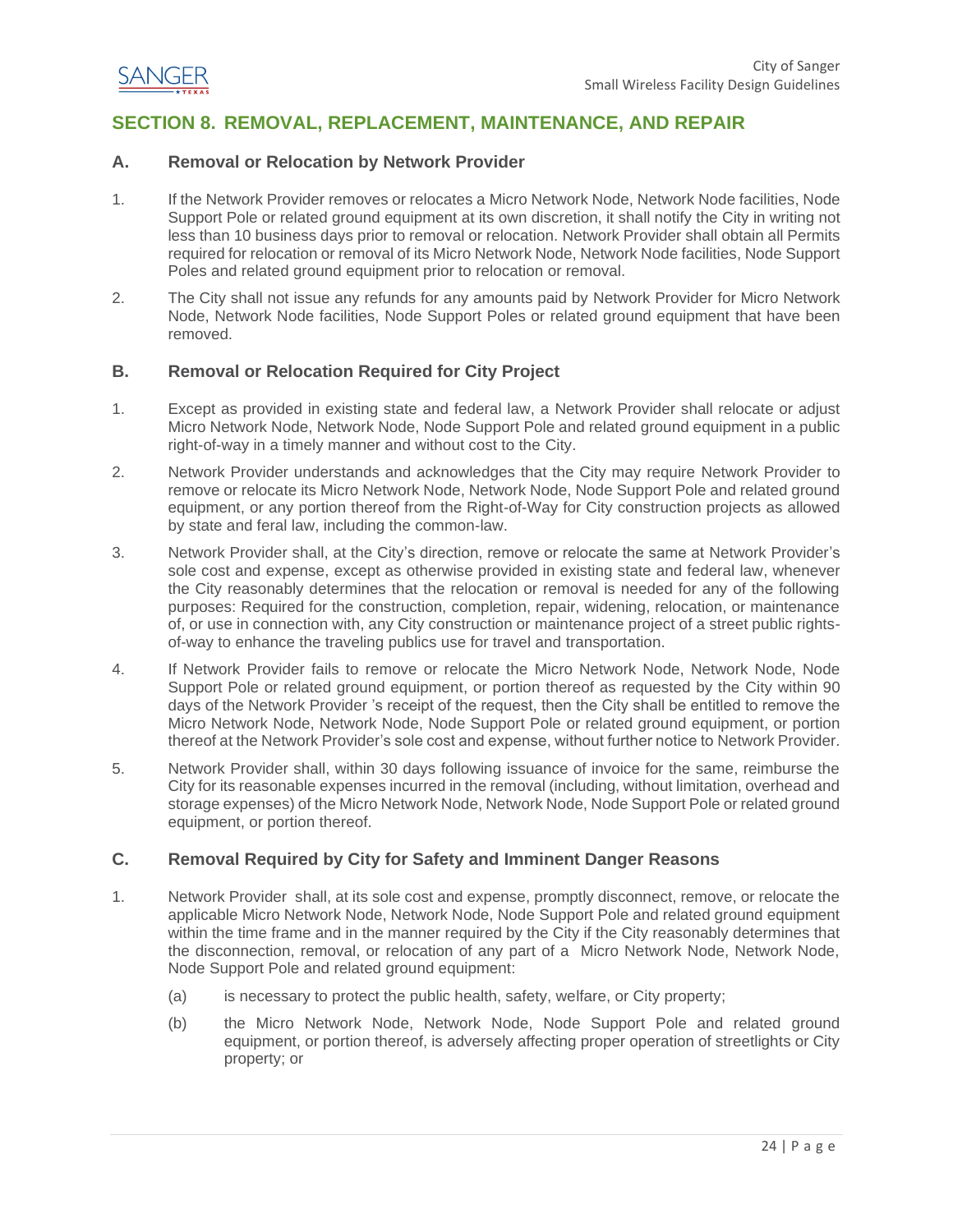

(c) Network Provider fails to obtain all applicable licenses, permits, and certifications required by Law for its Micro Network Node, Network Node, Node Support Pole and related ground equipment, or use of any Location under applicable law.

If the City reasonably determines that there is imminent danger to the public, then the City may immediately disconnect, remove, or relocate the applicable Micro Network Node, Network Node, Node Support Pole and related ground equipment at the Network Provider's sole cost and expense.

- 2. The City shall provide 90 days written notice to the Network Provider before removing a Micro Network Node, Network Node, Node Support Pole and related ground equipment under this Section, unless there is imminent danger to the public health, safety, and welfare.
- 3. Network Provider shall reimburse City for the City's actual cost of removal of Micro Network Node, Network Node, Node Support Pole and related ground equipment within 30 days of receiving the invoice from the City.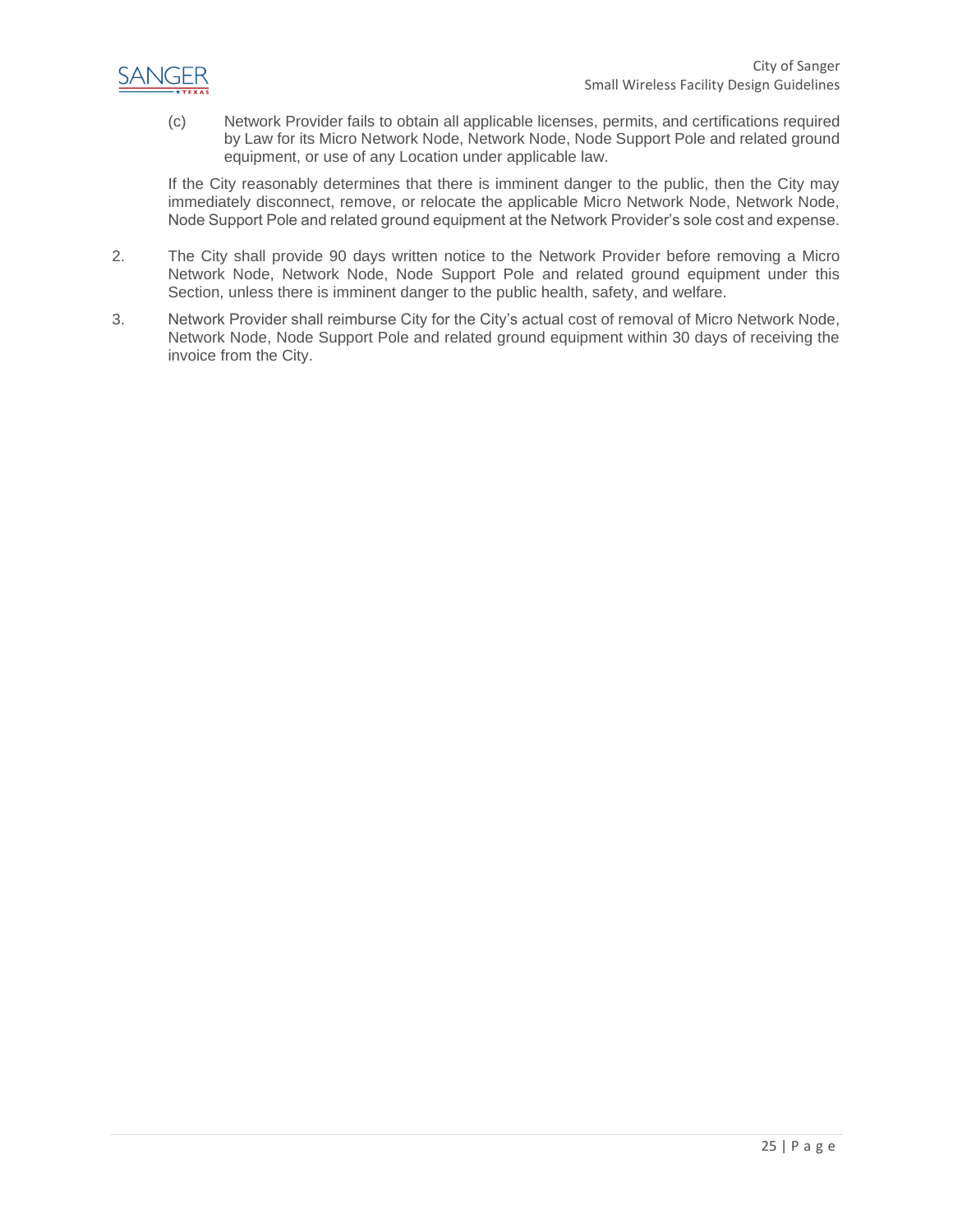

## <span id="page-26-0"></span>**SECTION 9. INSTALLATION AND INSPECTIONS**

#### <span id="page-26-1"></span>**A. Installation**

Network Provider shall, at its own cost and expense, install the Micro Network Node, Network Node facilities, Node Support Poles and related ground equipment in a good and workmanlike manner and in accordance with the requirements promulgated by the City, as such may be amended from time to time. Network Provider's work shall be subject to the regulation, control and direction of the City.

All work done in connection with the installation, operation, maintenance, repair, modification, and/or replacement of the Micro Network Node, Network Node facilities, Node Support Poles and related ground equipment shall be in compliance with all applicable laws, ordinances, codes, rules and regulations of the City, applicable county, the state, and the United States ("Laws").

#### <span id="page-26-2"></span>**B. Inspections**

The City may perform visual inspections of any Micro Network Node, Network Node, Node Support Pole or related ground equipment located in the Right-of-Way as the City deems appropriate without notice. If the inspection requires physical contact with the Micro Network Node, Network Node, Node Support Poles or related ground equipment, the City shall provide written notice to the Network Provider within five business days of the planned inspection. Network Provider may have a representative present during such inspection.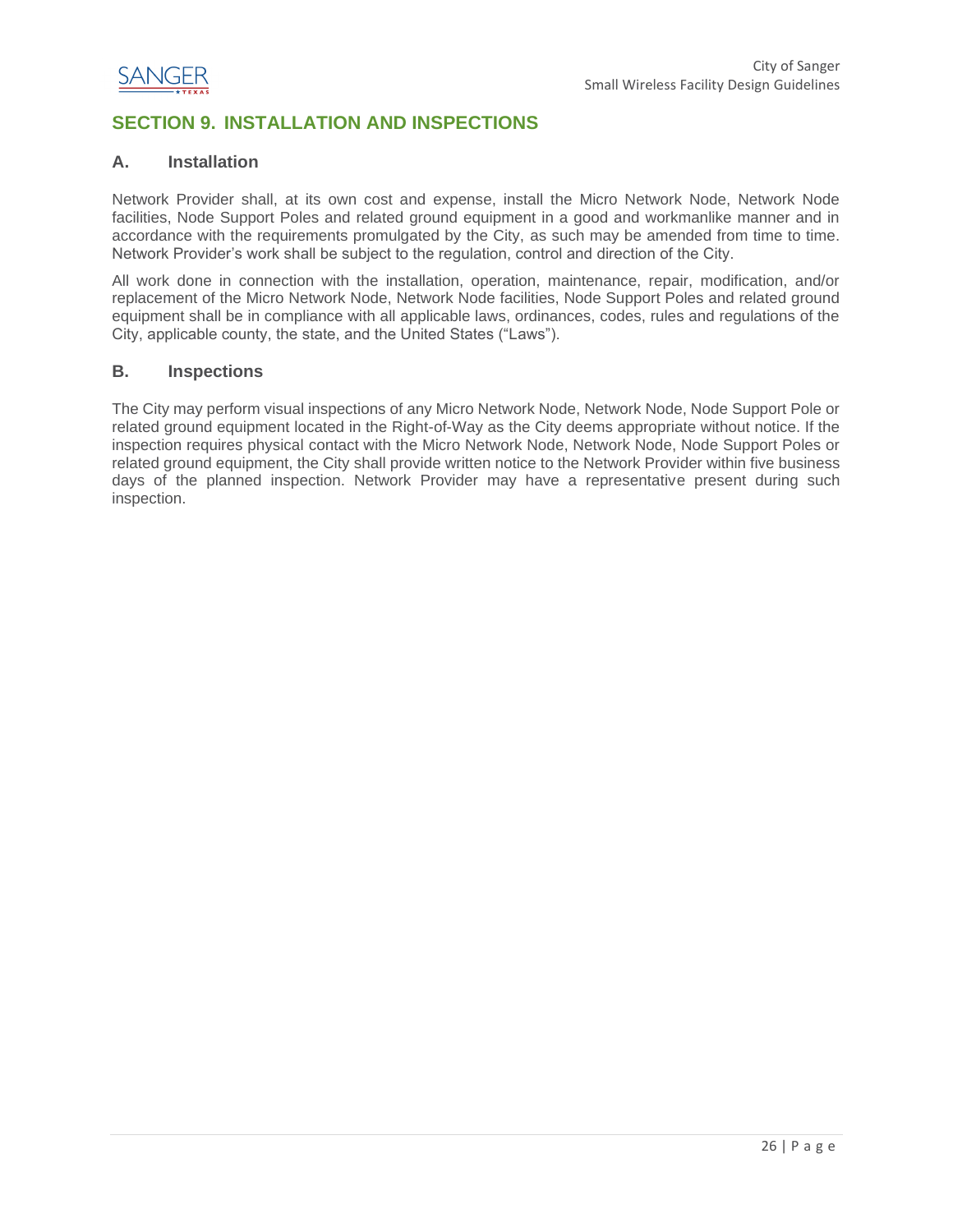

## <span id="page-27-0"></span>**SECTION 10. REQUIREMENTS UPON ABANDONMENT**

Network Provider shall remove Micro Network Node, Network Node, Node Support Pole and related ground equipment when such facilities are Abandoned regardless of whether or not it receives notice from the City. Unless the City sends notice that removal must be completed immediately to ensure public health, safety, and welfare, the removal must be completed within the earlier of 90 days of the Micro Network Node, Network Node, Node Support Pole and related ground equipment being Abandoned or within 90 days of receipt of written notice from the City. When Network Provider removes, or Abandons permanent structures in the Right-of-Way, the Network Provider shall notify the City in writing of such removal or Abandonment and shall file with the City the location and description of each Micro Network Node, Network Node, Node Support Pole and related ground equipment removed or Abandoned. The City may require the Network Provider to complete additional remedial measures necessary for public safety and the integrity of the Rightof-Way.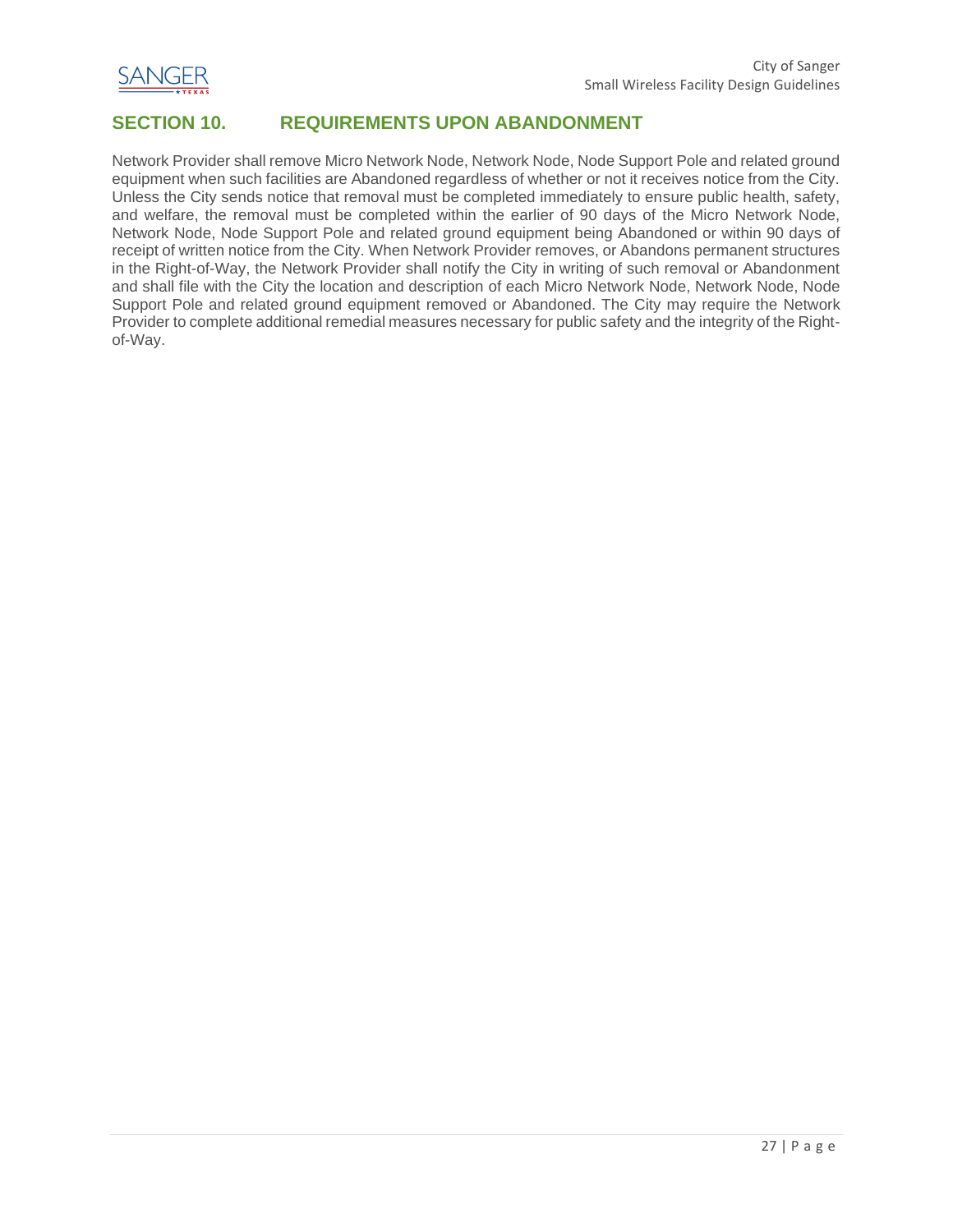

## <span id="page-28-0"></span>**SECTION 11. GENERAL PROVISIONS**

- 1. **As Built Maps and Records.** Network Provider shall maintain accurate maps and other appropriate records of its Network Node facilities, Node Support Poles and related ground equipment as they are actually constructed in the Rights-of-Way, including, upon request, the use of Auto CAD/GIS digital format. Network Provider will provide additional maps to the City upon request.
- 2. **Courtesy and Proper Performance.** Network Provider shall make citizen satisfaction a priority in using the Right-of-Way. Network Provider shall train its employees to be customer service-oriented and to positively and politely interact with citizens when dealing with issues pertaining to its Micro Network Node, Network Node, Node Support Pole and related ground equipment in the Right-of-Way. Network Provider's employees shall be clean, courteous, efficient, and neat in appearance and committed to offering the highest quality of interaction with the public. If, in the opinion of the City, Network Provider is not interacting in a positive and polite manner with citizens, he or she shall request Network Provider to take all remedial steps to conform to these standards.
- 3. **ALLOCATION OF FUNDS FOR REMOVAL AND STORAGE**. The City has appropriated \$0 to pay for the cost of any removal or storage of Micro Network Node, Network Node, Node Support Pole and related ground equipment, as authorized under this Article, and no other funds are allocated.
- 4. **OWNERSHIP**. No part of a Micro Network Node, Network Node, Node Support Pole and related ground equipment erected or placed on the Right-of-Way by Network Provider will become, or be considered by the City as being affixed to or a part of, the Right-of-Way. All portions of the Micro Network Node, Network Node, Node Support Pole and related ground equipment constructed, modified, erected, or placed by Network Provider on the Right-of-Way will be and remain the property of Network Provider and may be removed by Network Provider at any time, provided the Network Provider shall notify the City prior to any work in the Right-of-Way.
- 5. **Tree Maintenance**. Network Provider, its contractors, and agents shall obtain written permission from the City before trimming trees hanging over its Micro Network Node, Network Node, or Node Support Pole, to prevent branches of such trees from contacting attached Micro Network Node, Network Node, or Node Support Pole. When directed by the City, Network Provider shall trim under the supervision and direction of the Parks Director or designee. The City shall not be liable for any damages, injuries, or claims arising from Network Provider's actions under this section.
- 6. **Lighting**. The City has illumination and lighting guidelines. All new or replacement light fixtures and luminaries must meet those guidelines.
- 7. **Signage.** Network Provider shall post its name, location identifying information, and emergency telephone number in an area on the cabinet of the Network Node facility that is visible to the public. Signage required under this section shall not exceed 4" x 6", unless otherwise required by law (e.g. RF ground notification signs) or the City.

Except as required by Laws or by the Utility Pole owner, Network Provider shall not post any other signage or advertising on the Micro Network Node, Network Node, Node Support Pole, Service pole or Utility Pole.

- 8. **Graffiti Abatement**. As soon as practical, but not later than fourteen (14) calendar days from the date Network Provider receives notice thereof, Network Provider shall remove all graffiti on any of its Micro Network Node, Network Node, Node Support Pole, and related ground equipment located in the Right of Way. The foregoing shall not relieve the Network Provider from complying with any City graffiti or visual blight ordinance or regulation.
- 9. **Restoration.** Network Provider shall repair any damage to the Right-of-Way, or any facilities located within the Right-of-Way, and the property of any third party resulting from Network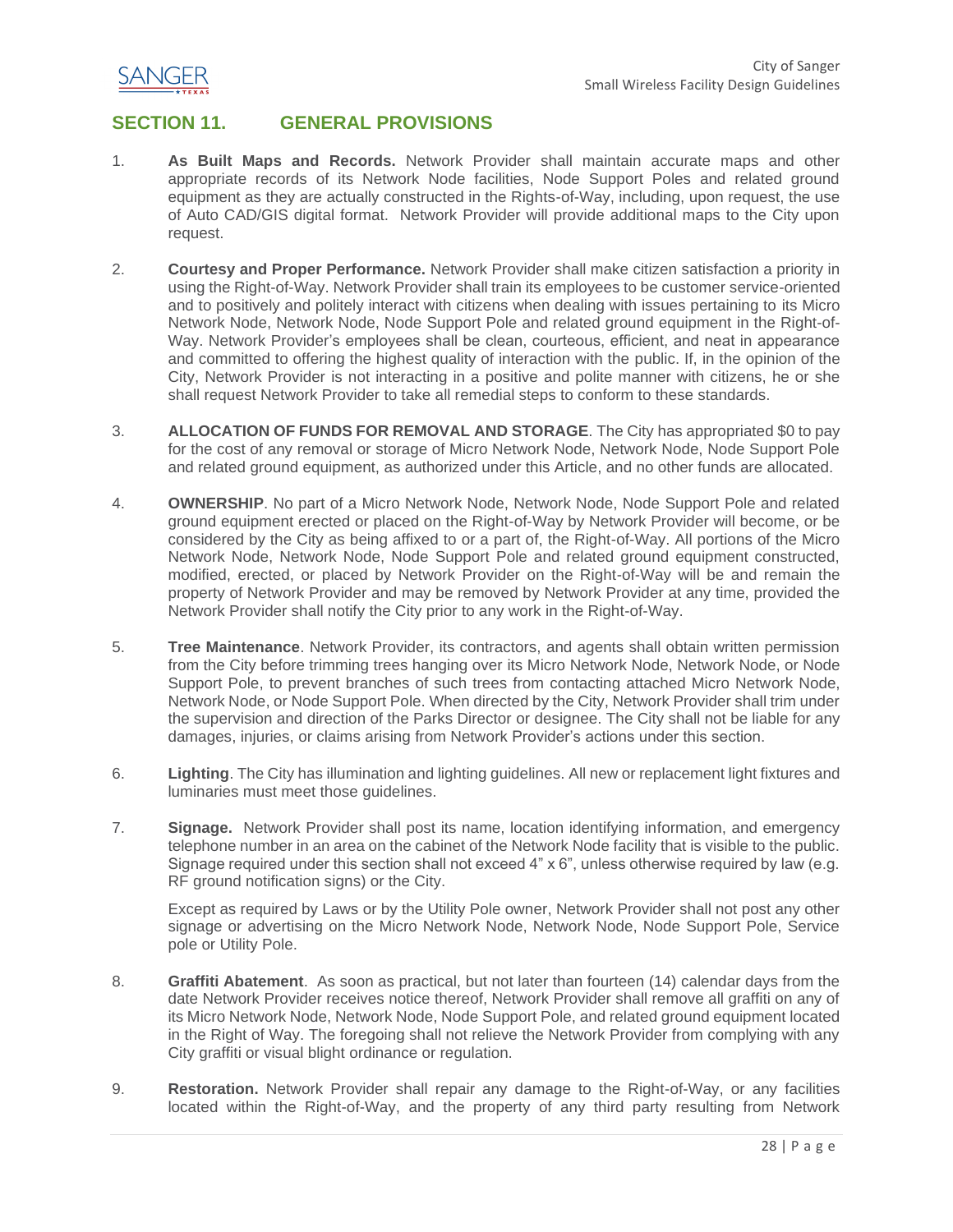

Provider's removal or relocation activities (or any other of Network Provider's activities hereunder) within 10 calendar days following the date of such removal or relocation, at Network Provider's sole cost and expense, including restoration of the Right-of-Way and such property to substantially the same condition as it was immediately before the date Network Provider was granted a Permit for the applicable Location or did the work at such Location (even if Network Provider did not first obtain a Permit), including restoration or replacement of any damaged trees, shrubs or other vegetation. Such repair, restoration and replacement shall be subject to the sole, reasonable approval of the City.

10. **Network provider's responsibility.** Network Provider shall be responsible and liable for the acts and omissions of Network Provider's employees, temporary employees, officers, directors, consultants, agents, Affiliates, subsidiaries, sub-Network Provider's and subcontractors in connection with the installations of any Micro Network Node, Network Node, Node Support Pole and related ground equipment, as if such acts or omissions were Network Provider's acts or omissions.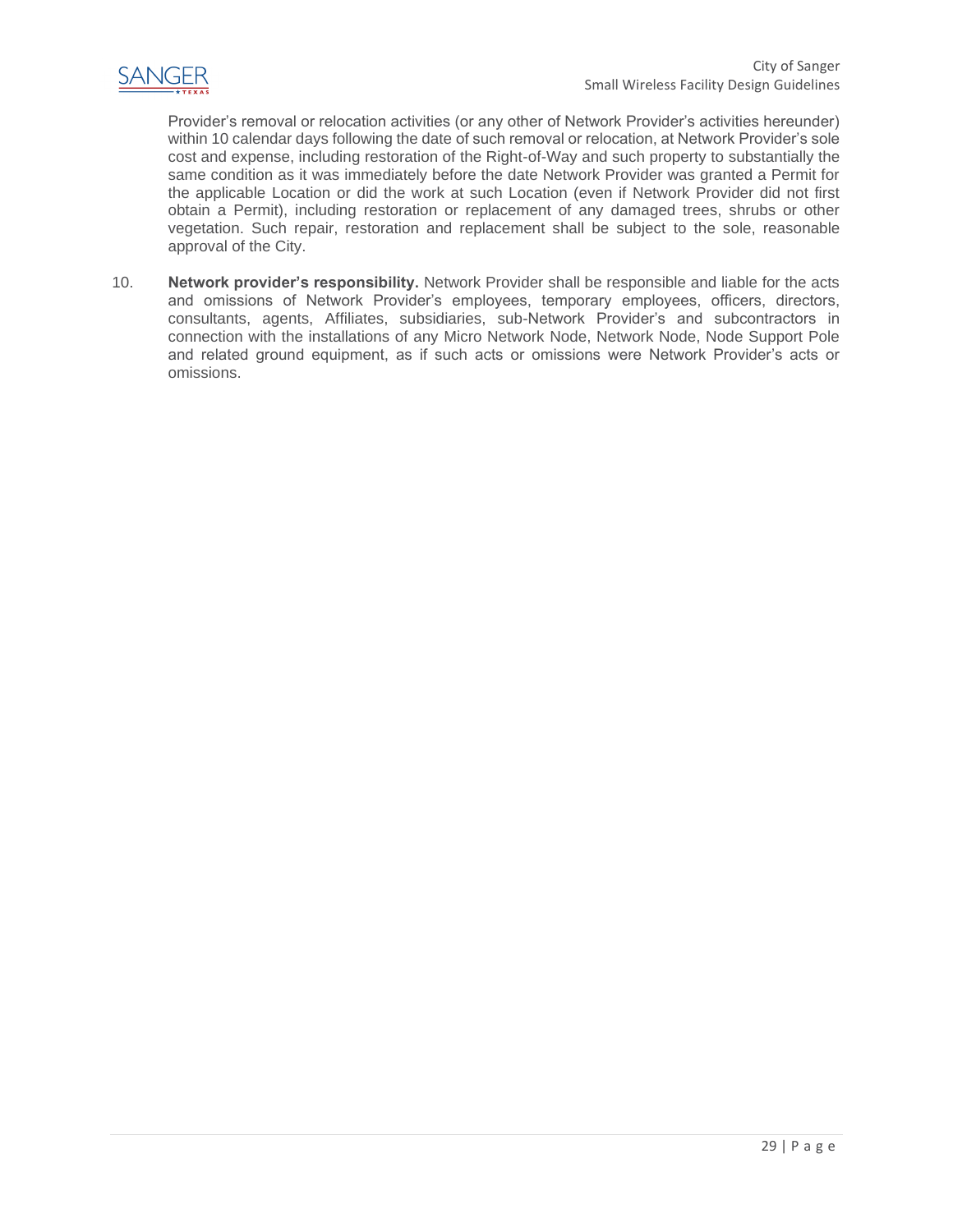

### <span id="page-30-0"></span>**SECTION 12. ADMINISTRATIVE HEARING – REQUEST FOR EXEMPTION**

Should the Network Provider desire to deviate from any of the standards set forth in the Design Manual, the Network Provider may request an Administrative Hearing before a Board of Appeals. The Zoning Board of Adjustment shall act as the Board of Appeals for a Request for Exemption.

The process for an application, hearing and vote shall follow the process set out for a variance.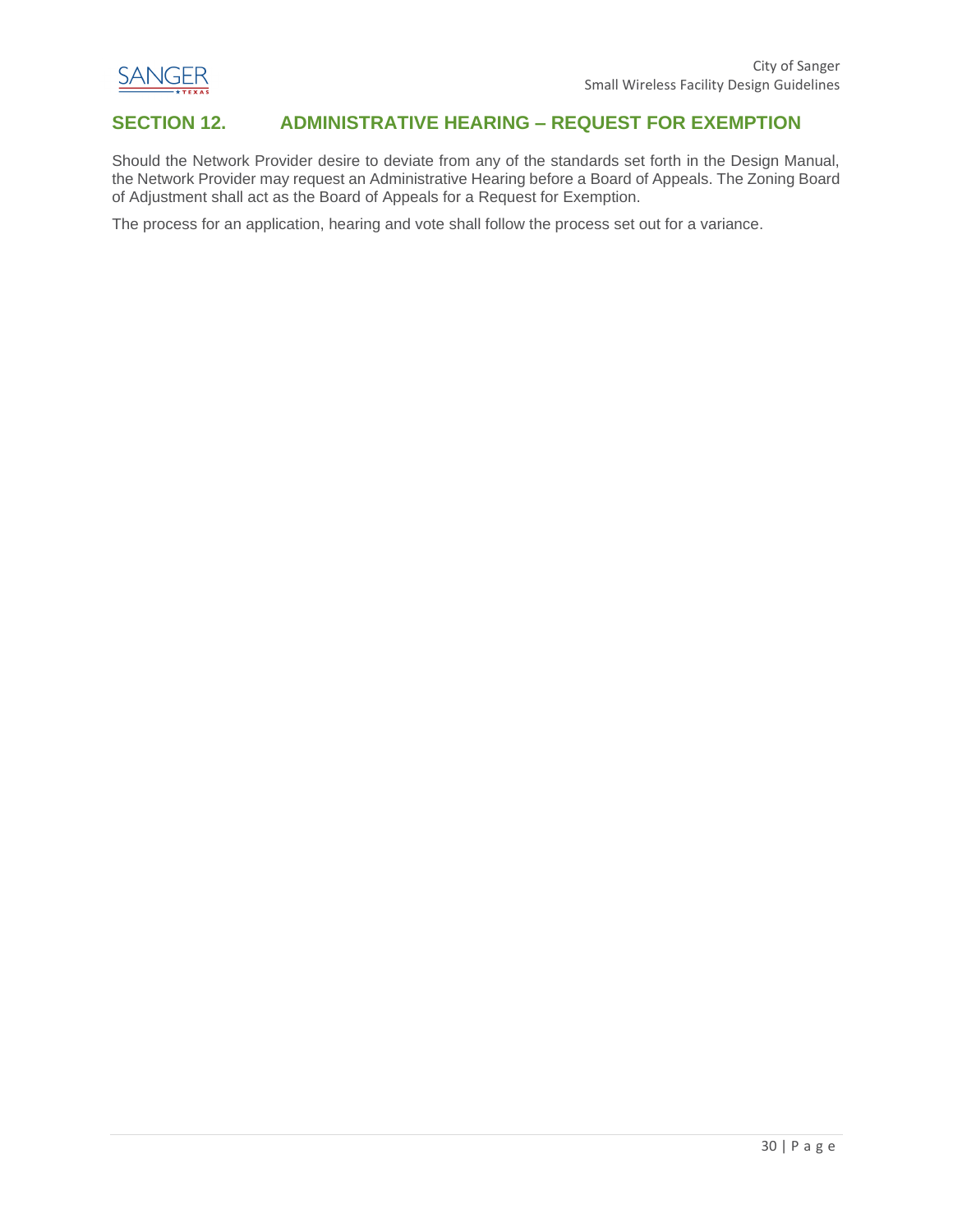

## <span id="page-31-0"></span>**SECTION 13. DESIGN MANUAL - UPDATES**

Placement or Modification of Micro Network Node, Network Node, Node Support Pole and related ground equipment shall comply with the City's Design Manual at the time the Permit for installation or Modification is approved and as amended from time to time.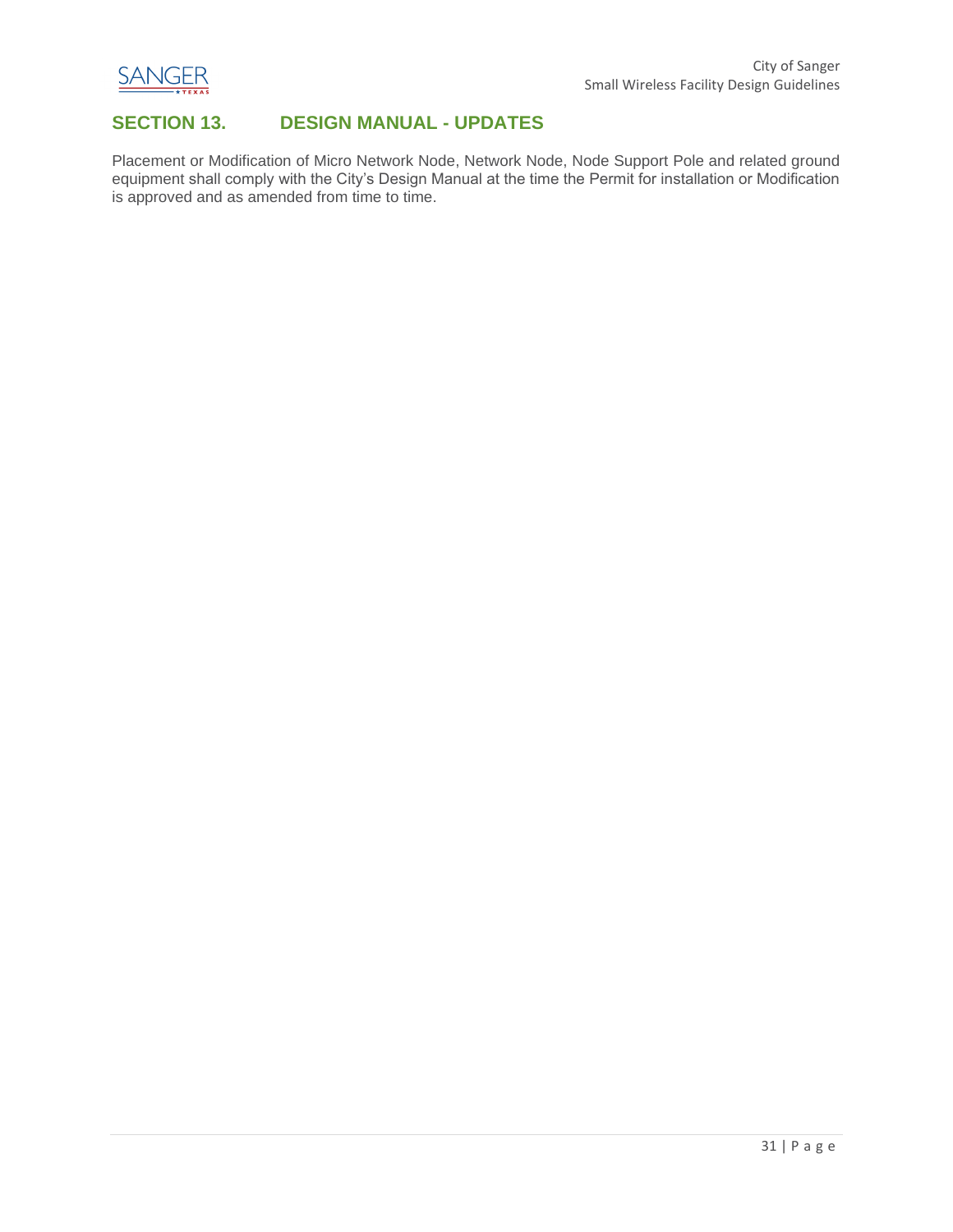

## <span id="page-32-0"></span>**Appendix A: Design Concepts**

The following diagrams and information were provided by, and used with the permission of, Comptek Technologies/CityPole®. The inclusion of this information in no way indicates that the City endorses CityPole or its products. Self-contained poles from other manufacturers will be considered as long as the structure meets the other guidelines outlined in the Small Wireless Facilities Ordinance and this document.

#### <span id="page-32-1"></span>**A.1 Small Wireless Facility Pole**

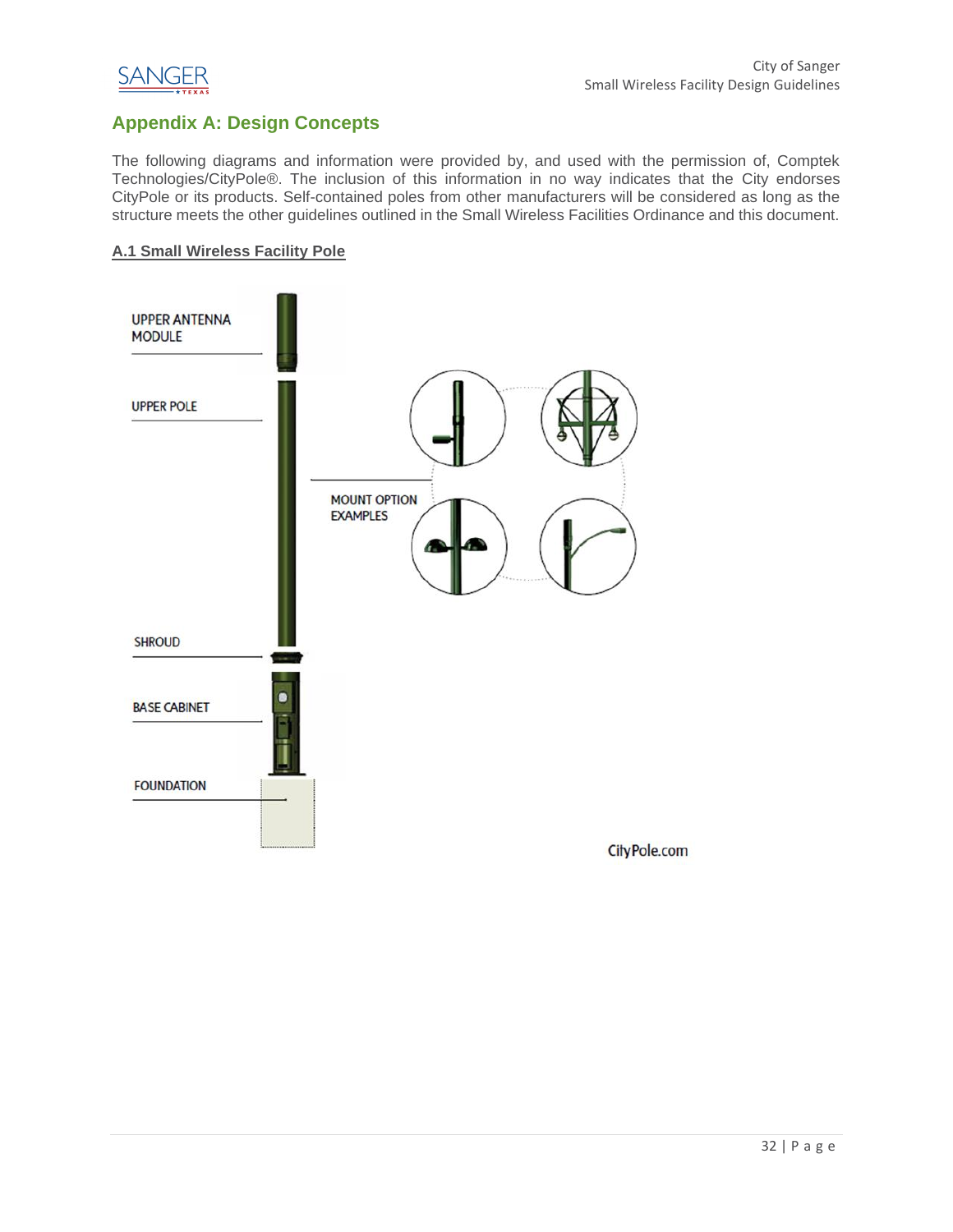

## <span id="page-33-0"></span>**A.2 Base Cabinet**



Integrated wireless equipment in base cabinet.



The base cabinet can be configured with a wide range of electrical disconnects to meet local building codes and preferences.



The base cabinet height can be chosen to house future equipment and complement local cityscapes.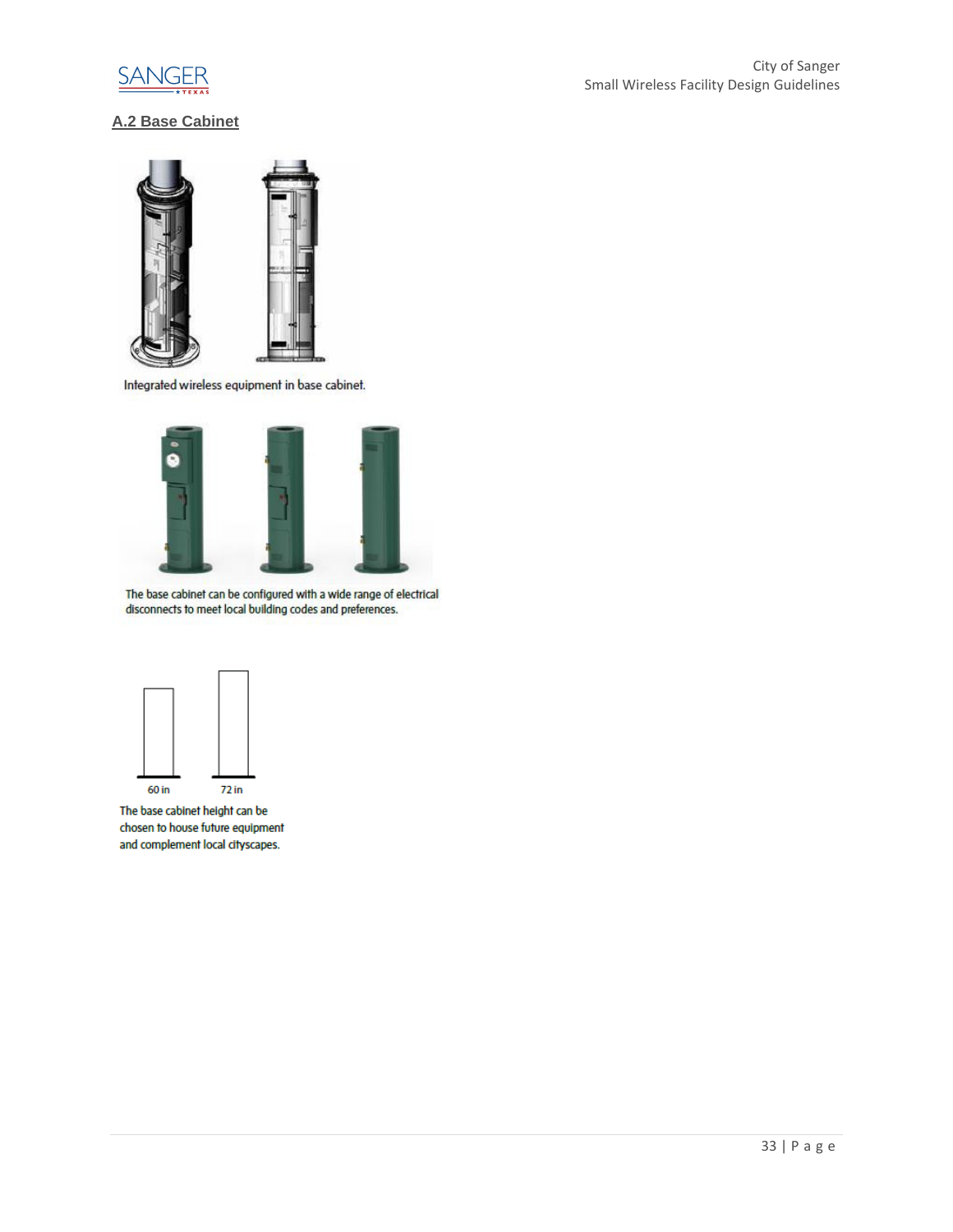

#### <span id="page-34-0"></span>**A.3 Upper Antenna Module**



The upper antenna module can be easily reconfigured for a number of technology generations. These includes multiple configurations of cellular technology, various backhaul and low power options such as WiFi, Bluetooth, or Zigbee, and as many as three different technology generations.

#### <span id="page-34-1"></span>**A.4 Foundation Selection**



CityPole® pre-cast foundation speeds work in the Right of Way.



Caisson and custom designs are available.

Cast in place foundations are acceptable, as long as the foundation meets accepted guidelines for structural integrity required by the attached equipment.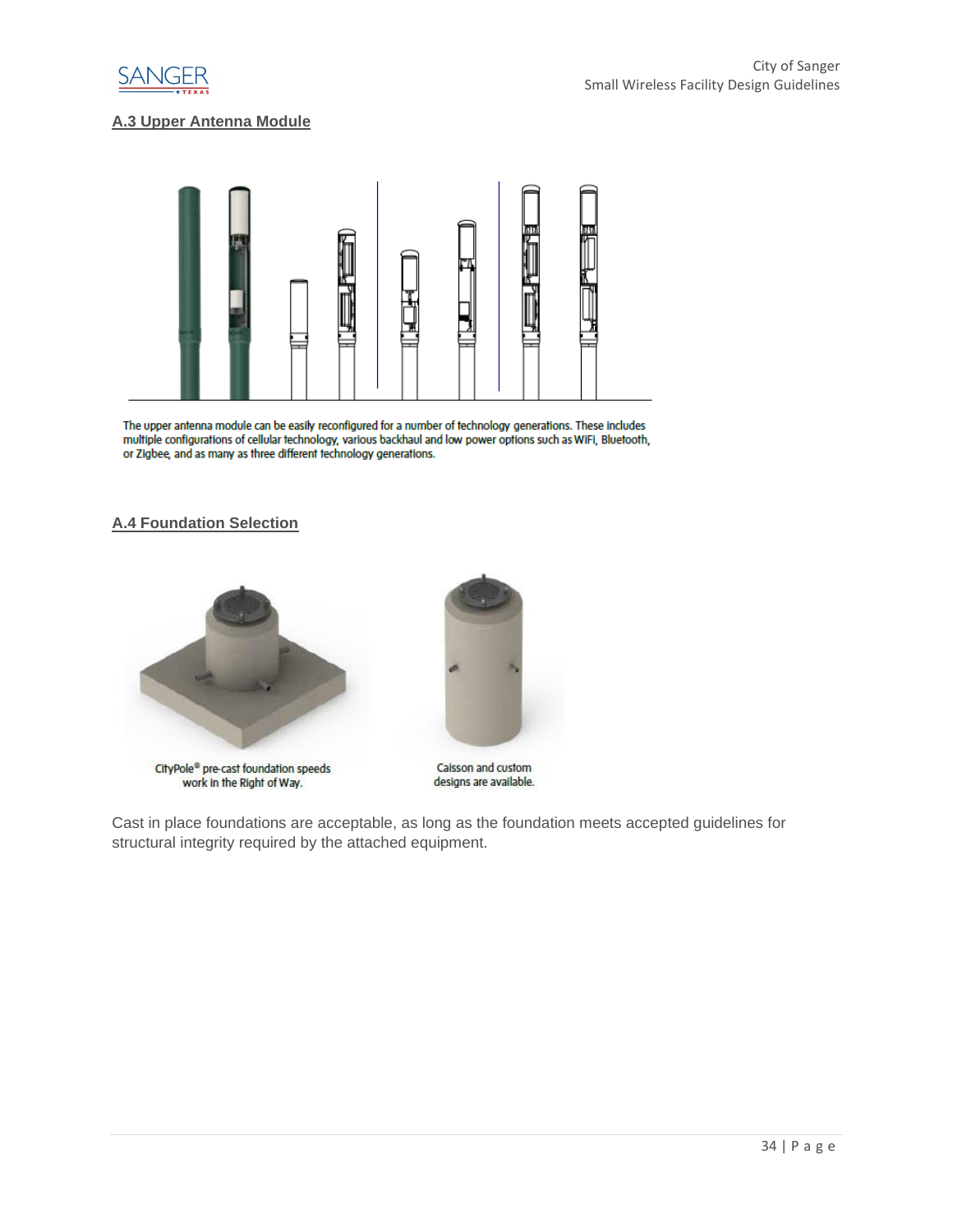

## <span id="page-35-0"></span>**A.5 Lighting Accessories**



#### <span id="page-35-1"></span>**A.6 Color Options**

CITYPOLE' STANDARD RAL COLOR OPTIONS



CUSTOM COLORS AND NATURAL FINISHES<br>ARE AVAILABLE UPON REQUEST